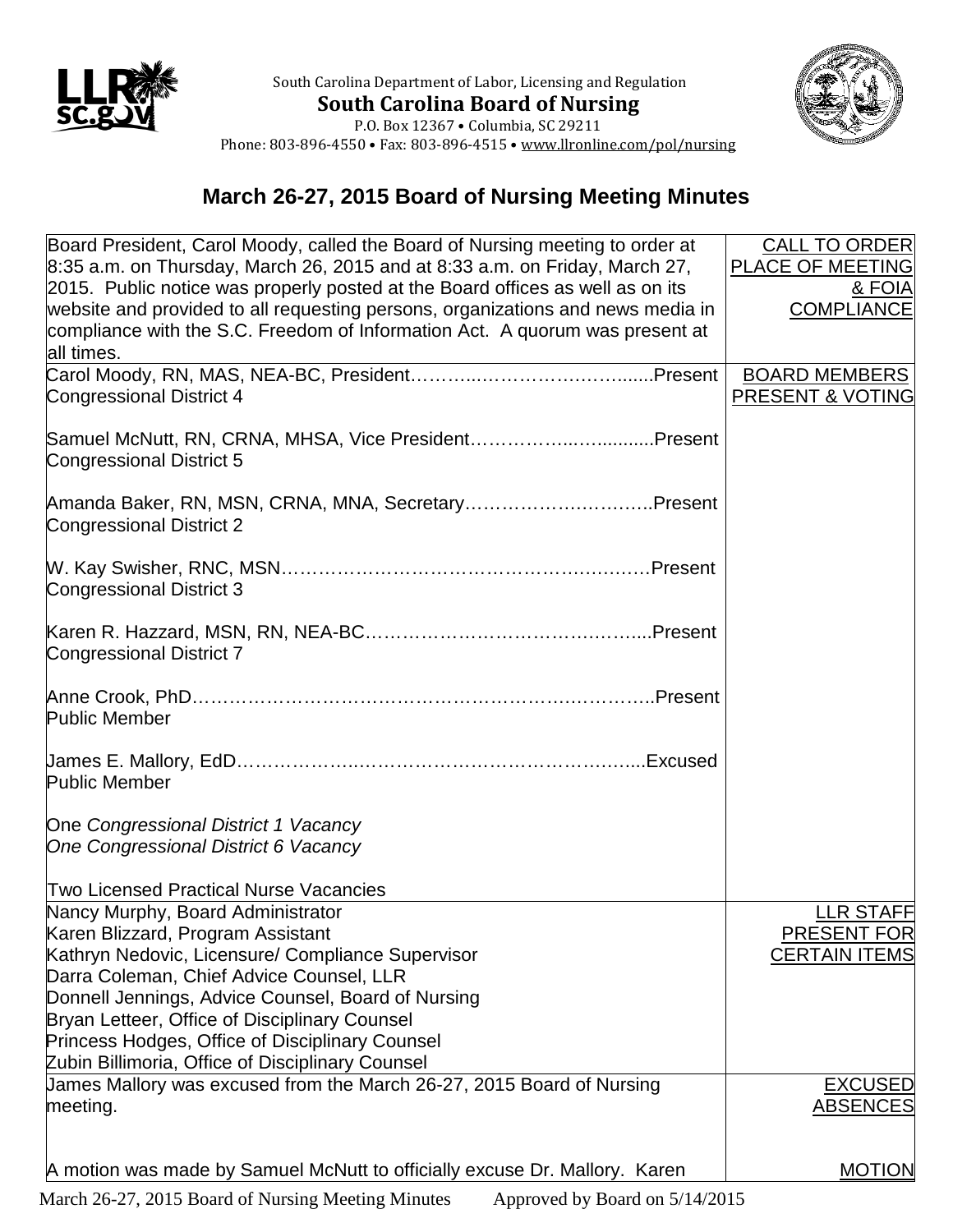| presented for the Board's review and approval.<br><b>AGENDA</b><br><b>MOTION</b><br>The motion carried unanimously.<br>The Consent Agenda for the March 26-27, 2015 Board of Nursing meeting was<br><b>APPROVAL OF</b><br><b>CONSENT AGENDA</b><br>a) For Information: NCLEX RN and PN Summary Statistics<br>for 2014<br>b) For Information: Schools with Deficient NCLEX Pass<br>Rate for Test Year 2014<br>c) For Acceptance: May 2, 2014 Advanced Practice<br><b>Committee Meeting Minutes</b><br>d) For Acceptance: October 9, 2014 Nursing Practice<br>and Standards Committee Meeting Minutes<br>e) For Acceptance: December 2, 2014 Advisory<br><b>Committee on Nursing Meeting Minutes</b><br>For Information: House Bill 3508<br>$f$ )<br>g) For Information: Senate Bill 371<br>h) For Information: NCSBN Good Morning Members<br>January 23, 2015<br>For Information: NCSBN Good Morning Members<br>i)<br>February 11, 2015<br>For Information: Budget (on table)<br>j)<br><b>MOTION</b><br>The January 23, 2015 Board meeting minutes were presented for the Board's<br>APPROVAL OF<br><b>MINUTES</b><br><b>MOTION</b><br><b>MOTION</b><br>Timothy Brewerton, MD, (via telephone) and Meredith D' Agostino, APRN, Health<br><b>REQUEST FOR</b><br><b>WAIVER OF</b><br><b>MILEAGE</b><br><b>RESTRICTION-</b> | Hazzard seconded the motion. The motion carried unanimously.                                                                                                                                                                            |                    |
|-------------------------------------------------------------------------------------------------------------------------------------------------------------------------------------------------------------------------------------------------------------------------------------------------------------------------------------------------------------------------------------------------------------------------------------------------------------------------------------------------------------------------------------------------------------------------------------------------------------------------------------------------------------------------------------------------------------------------------------------------------------------------------------------------------------------------------------------------------------------------------------------------------------------------------------------------------------------------------------------------------------------------------------------------------------------------------------------------------------------------------------------------------------------------------------------------------------------------------------------------------------------------------------------------------------------------|-----------------------------------------------------------------------------------------------------------------------------------------------------------------------------------------------------------------------------------------|--------------------|
|                                                                                                                                                                                                                                                                                                                                                                                                                                                                                                                                                                                                                                                                                                                                                                                                                                                                                                                                                                                                                                                                                                                                                                                                                                                                                                                         | The March 26-27, 2015 Board of Nursing Meeting Regular Agenda was                                                                                                                                                                       | <b>APPROVAL OF</b> |
|                                                                                                                                                                                                                                                                                                                                                                                                                                                                                                                                                                                                                                                                                                                                                                                                                                                                                                                                                                                                                                                                                                                                                                                                                                                                                                                         |                                                                                                                                                                                                                                         |                    |
|                                                                                                                                                                                                                                                                                                                                                                                                                                                                                                                                                                                                                                                                                                                                                                                                                                                                                                                                                                                                                                                                                                                                                                                                                                                                                                                         | A motion was made by Samuel McNutt to amend the March 26-27, 2015 Board of<br>Nursing Regular Agenda to allow the Advanced Practice Committee (APC) report<br>on proposed Advisory Opinion (AO) #66. Karen Hazzard seconded the motion. |                    |
|                                                                                                                                                                                                                                                                                                                                                                                                                                                                                                                                                                                                                                                                                                                                                                                                                                                                                                                                                                                                                                                                                                                                                                                                                                                                                                                         |                                                                                                                                                                                                                                         |                    |
|                                                                                                                                                                                                                                                                                                                                                                                                                                                                                                                                                                                                                                                                                                                                                                                                                                                                                                                                                                                                                                                                                                                                                                                                                                                                                                                         | presented for the Board's review and approval/acceptance as information.                                                                                                                                                                |                    |
|                                                                                                                                                                                                                                                                                                                                                                                                                                                                                                                                                                                                                                                                                                                                                                                                                                                                                                                                                                                                                                                                                                                                                                                                                                                                                                                         |                                                                                                                                                                                                                                         |                    |
|                                                                                                                                                                                                                                                                                                                                                                                                                                                                                                                                                                                                                                                                                                                                                                                                                                                                                                                                                                                                                                                                                                                                                                                                                                                                                                                         |                                                                                                                                                                                                                                         |                    |
|                                                                                                                                                                                                                                                                                                                                                                                                                                                                                                                                                                                                                                                                                                                                                                                                                                                                                                                                                                                                                                                                                                                                                                                                                                                                                                                         |                                                                                                                                                                                                                                         |                    |
|                                                                                                                                                                                                                                                                                                                                                                                                                                                                                                                                                                                                                                                                                                                                                                                                                                                                                                                                                                                                                                                                                                                                                                                                                                                                                                                         |                                                                                                                                                                                                                                         |                    |
|                                                                                                                                                                                                                                                                                                                                                                                                                                                                                                                                                                                                                                                                                                                                                                                                                                                                                                                                                                                                                                                                                                                                                                                                                                                                                                                         |                                                                                                                                                                                                                                         |                    |
|                                                                                                                                                                                                                                                                                                                                                                                                                                                                                                                                                                                                                                                                                                                                                                                                                                                                                                                                                                                                                                                                                                                                                                                                                                                                                                                         |                                                                                                                                                                                                                                         |                    |
|                                                                                                                                                                                                                                                                                                                                                                                                                                                                                                                                                                                                                                                                                                                                                                                                                                                                                                                                                                                                                                                                                                                                                                                                                                                                                                                         |                                                                                                                                                                                                                                         |                    |
|                                                                                                                                                                                                                                                                                                                                                                                                                                                                                                                                                                                                                                                                                                                                                                                                                                                                                                                                                                                                                                                                                                                                                                                                                                                                                                                         |                                                                                                                                                                                                                                         |                    |
|                                                                                                                                                                                                                                                                                                                                                                                                                                                                                                                                                                                                                                                                                                                                                                                                                                                                                                                                                                                                                                                                                                                                                                                                                                                                                                                         |                                                                                                                                                                                                                                         |                    |
|                                                                                                                                                                                                                                                                                                                                                                                                                                                                                                                                                                                                                                                                                                                                                                                                                                                                                                                                                                                                                                                                                                                                                                                                                                                                                                                         |                                                                                                                                                                                                                                         |                    |
|                                                                                                                                                                                                                                                                                                                                                                                                                                                                                                                                                                                                                                                                                                                                                                                                                                                                                                                                                                                                                                                                                                                                                                                                                                                                                                                         |                                                                                                                                                                                                                                         |                    |
|                                                                                                                                                                                                                                                                                                                                                                                                                                                                                                                                                                                                                                                                                                                                                                                                                                                                                                                                                                                                                                                                                                                                                                                                                                                                                                                         |                                                                                                                                                                                                                                         |                    |
|                                                                                                                                                                                                                                                                                                                                                                                                                                                                                                                                                                                                                                                                                                                                                                                                                                                                                                                                                                                                                                                                                                                                                                                                                                                                                                                         | A motion was made by Samuel McNutt to approve the Consent Agenda as<br>presented. Kay Swisher seconded the motion. The motion carried unanimously.                                                                                      |                    |
|                                                                                                                                                                                                                                                                                                                                                                                                                                                                                                                                                                                                                                                                                                                                                                                                                                                                                                                                                                                                                                                                                                                                                                                                                                                                                                                         |                                                                                                                                                                                                                                         |                    |
|                                                                                                                                                                                                                                                                                                                                                                                                                                                                                                                                                                                                                                                                                                                                                                                                                                                                                                                                                                                                                                                                                                                                                                                                                                                                                                                         | review and approval.                                                                                                                                                                                                                    |                    |
|                                                                                                                                                                                                                                                                                                                                                                                                                                                                                                                                                                                                                                                                                                                                                                                                                                                                                                                                                                                                                                                                                                                                                                                                                                                                                                                         | A motion was made by Amanda Baker to approve the January 23, 2015 Board<br>meeting minutes as presented. Karen Hazzard seconded the motion. The motion<br>carried unanimously.                                                          |                    |
|                                                                                                                                                                                                                                                                                                                                                                                                                                                                                                                                                                                                                                                                                                                                                                                                                                                                                                                                                                                                                                                                                                                                                                                                                                                                                                                         | The January 29-30, 2015 Board meeting minutes were presented for the Board's<br>review and approval.                                                                                                                                    |                    |
|                                                                                                                                                                                                                                                                                                                                                                                                                                                                                                                                                                                                                                                                                                                                                                                                                                                                                                                                                                                                                                                                                                                                                                                                                                                                                                                         | A motion was made by Kay Swisher to approve the January 29-30, 2015 Meeting<br>minutes as presented. Samuel McNutt seconded the motion. The motion carried<br>unanimously.                                                              |                    |
|                                                                                                                                                                                                                                                                                                                                                                                                                                                                                                                                                                                                                                                                                                                                                                                                                                                                                                                                                                                                                                                                                                                                                                                                                                                                                                                         |                                                                                                                                                                                                                                         |                    |
|                                                                                                                                                                                                                                                                                                                                                                                                                                                                                                                                                                                                                                                                                                                                                                                                                                                                                                                                                                                                                                                                                                                                                                                                                                                                                                                         | Centers for Eating Disorders appeared before the Board to request a waiver of                                                                                                                                                           |                    |
|                                                                                                                                                                                                                                                                                                                                                                                                                                                                                                                                                                                                                                                                                                                                                                                                                                                                                                                                                                                                                                                                                                                                                                                                                                                                                                                         | the forty-five mile restriction for physician supervision of an APRN.                                                                                                                                                                   |                    |
|                                                                                                                                                                                                                                                                                                                                                                                                                                                                                                                                                                                                                                                                                                                                                                                                                                                                                                                                                                                                                                                                                                                                                                                                                                                                                                                         |                                                                                                                                                                                                                                         |                    |
| <b>HEALTH CENTERS</b><br><b>FOR EATING</b>                                                                                                                                                                                                                                                                                                                                                                                                                                                                                                                                                                                                                                                                                                                                                                                                                                                                                                                                                                                                                                                                                                                                                                                                                                                                              | Discussion included but was not limited to the duties/ role of the nurse<br>practitioner and alternate physician, geographic and supervisory restrictions                                                                               |                    |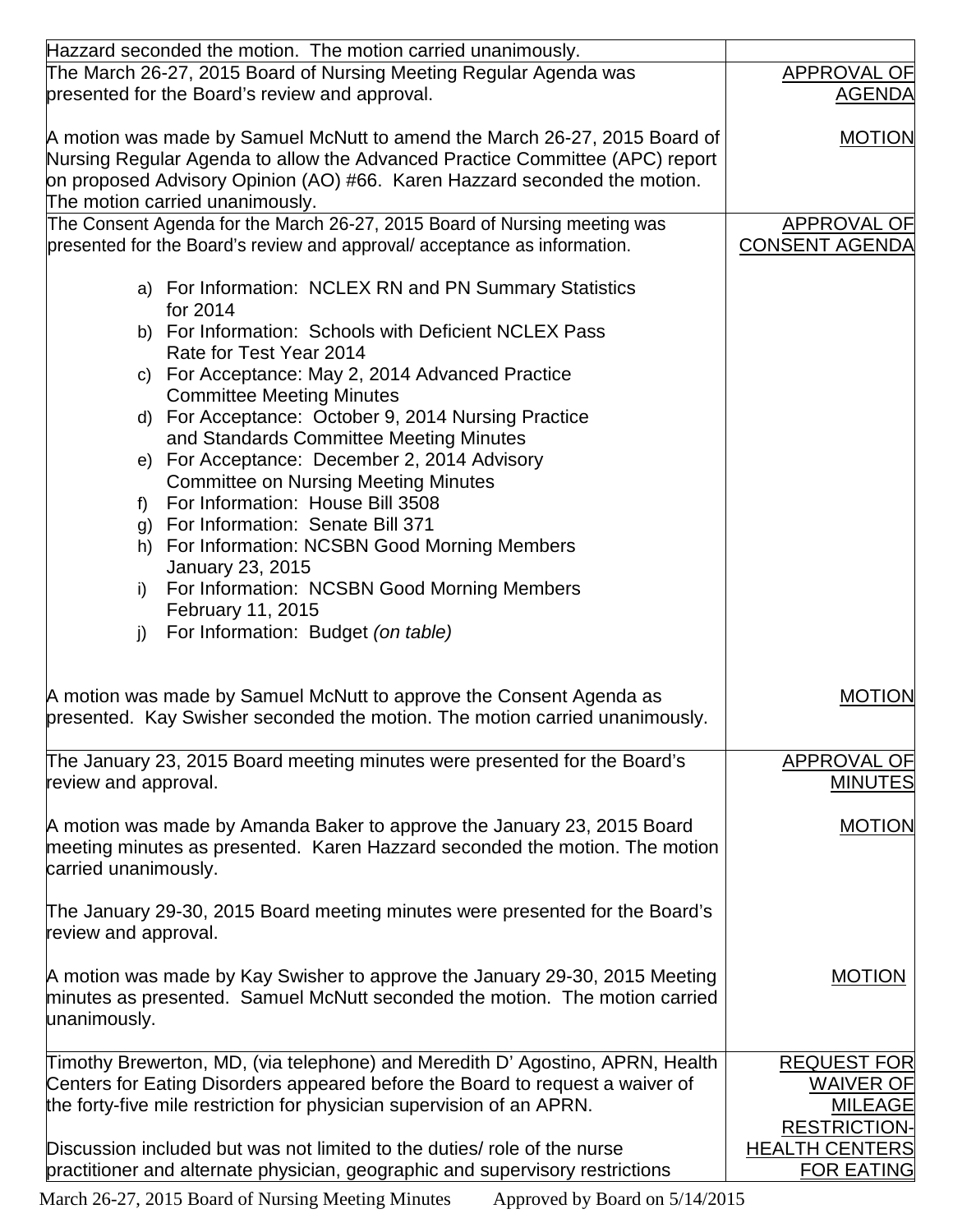| including the availability/ distance of the alternate physician to the nurse                                                                                                                                                                                                                                                                                                                                                                                                                                                   | DISORDERS-                                                                                                                                 |
|--------------------------------------------------------------------------------------------------------------------------------------------------------------------------------------------------------------------------------------------------------------------------------------------------------------------------------------------------------------------------------------------------------------------------------------------------------------------------------------------------------------------------------|--------------------------------------------------------------------------------------------------------------------------------------------|
| practitioner during patient care.                                                                                                                                                                                                                                                                                                                                                                                                                                                                                              | <b>MEREDITH</b>                                                                                                                            |
|                                                                                                                                                                                                                                                                                                                                                                                                                                                                                                                                | D'AGOSTINO APRN                                                                                                                            |
|                                                                                                                                                                                                                                                                                                                                                                                                                                                                                                                                | AND TIMOTHY.<br><b>BREWERTON MD</b>                                                                                                        |
|                                                                                                                                                                                                                                                                                                                                                                                                                                                                                                                                |                                                                                                                                            |
| A motion was made by Samuel McNutt to grant the request for the waiver. Kay<br>Swisher seconded the motion. The motion carried unanimously.                                                                                                                                                                                                                                                                                                                                                                                    | <b>MOTION</b>                                                                                                                              |
| Note: If approved by the Board of Nursing, the request must also be reviewed by<br>the Board of Medical Examiners. (§40-33-20 (52) ". When application is made for more<br>than three NP's, CNM's, or CNS's to practice with one physician, or when a NP, CNM, or CNS is<br>performing delegated medical acts in a practice site greater than forty-five miles from the<br>physician, the Board of Nursing and Board of Medical Examiners shall each review the application<br>to determine if adequate supervision exists."). |                                                                                                                                            |
| Angela Olawsky, Director, Department of Health and Environmental Control<br>(DHEC) Office of Nursing, appeared before the Board to discuss the proposed<br>policy Public Health Emergency/ Head of Household Dispensing model. The<br>policy was included in the Board's materials for their review.                                                                                                                                                                                                                           | PUBLIC HEALTH<br><b>EMERGENCY</b><br><b>HEAD OF</b><br><b>HOUSEHOLD</b>                                                                    |
| Discussion included but was not limited to the public health emergency purpose<br>and the Head of Household Dispensing as recommended by the Centers for<br>Disease Control, (CDC). The proposed policy was approved by the Board of<br>Pharmacy at its January 2015 meeting and will be presented to the Board of<br>Medical Examiners in May.                                                                                                                                                                                | <b>DISPENSING</b><br>DHEC-ANGELA<br><b>OLAWSKY</b>                                                                                         |
| A motion was made by Samuel McNutt to go into executive session for the<br>purpose of receiving legal counsel. Kay Swisher seconded the motion. The<br>motion carried unanimously.                                                                                                                                                                                                                                                                                                                                             | <b>MOTION</b>                                                                                                                              |
| A motion was made by Samuel McNutt to leave executive session. Kay Swisher<br>seconded the motion. The motion carried unanimously. No official actions were<br>taken during executive session.                                                                                                                                                                                                                                                                                                                                 | <b>MOTION</b>                                                                                                                              |
| A motion was made by Samuel McNutt to approve the Public Health Emergency<br>Head of Household Dispensing with the provision that it goes to the Medical<br>Board. Amanda Baker seconded the motion. The motion carried unanimously.                                                                                                                                                                                                                                                                                           | <b>MOTION</b>                                                                                                                              |
| At its February 6, 2015 meeting, the Advanced Practice Committee (APC) voted<br>to recommend the Board approve Advisory Opinions (AOs) 43, 58 and 60 with<br>no changes/ reviewed as presented.                                                                                                                                                                                                                                                                                                                                | <b>ADVANCED</b><br><b>PRACTICE</b><br><b>COMMITTEE-</b><br><b>ADVISORY</b><br><b>OPINIONS</b><br>NO CHANGES<br>REVIEWED-<br>#43, 58 AND 60 |
| A motion was made by Kay Swisher to approve AOs 43, 58 and 60 with no<br>changes/ review as recommended/ presented. Samuel McNutt seconded the<br>motion. The motion carried unanimously.                                                                                                                                                                                                                                                                                                                                      | <b>MOTION</b>                                                                                                                              |
| At its February 6, 2015 meeting, the Advanced Practice Committee (APC) voted<br>to forward a proposed new Advisory Opinion (AO) 66 to the Board<br>recommending approval.                                                                                                                                                                                                                                                                                                                                                      | <b>ADVANCED</b><br><b>PRACTICE</b><br><b>COMMITTEE-</b><br><b>PROPOSED</b>                                                                 |
| Is it within the scope of practice of the advanced practice registered nurse who                                                                                                                                                                                                                                                                                                                                                                                                                                               | <b>ADVISORY OPINION</b>                                                                                                                    |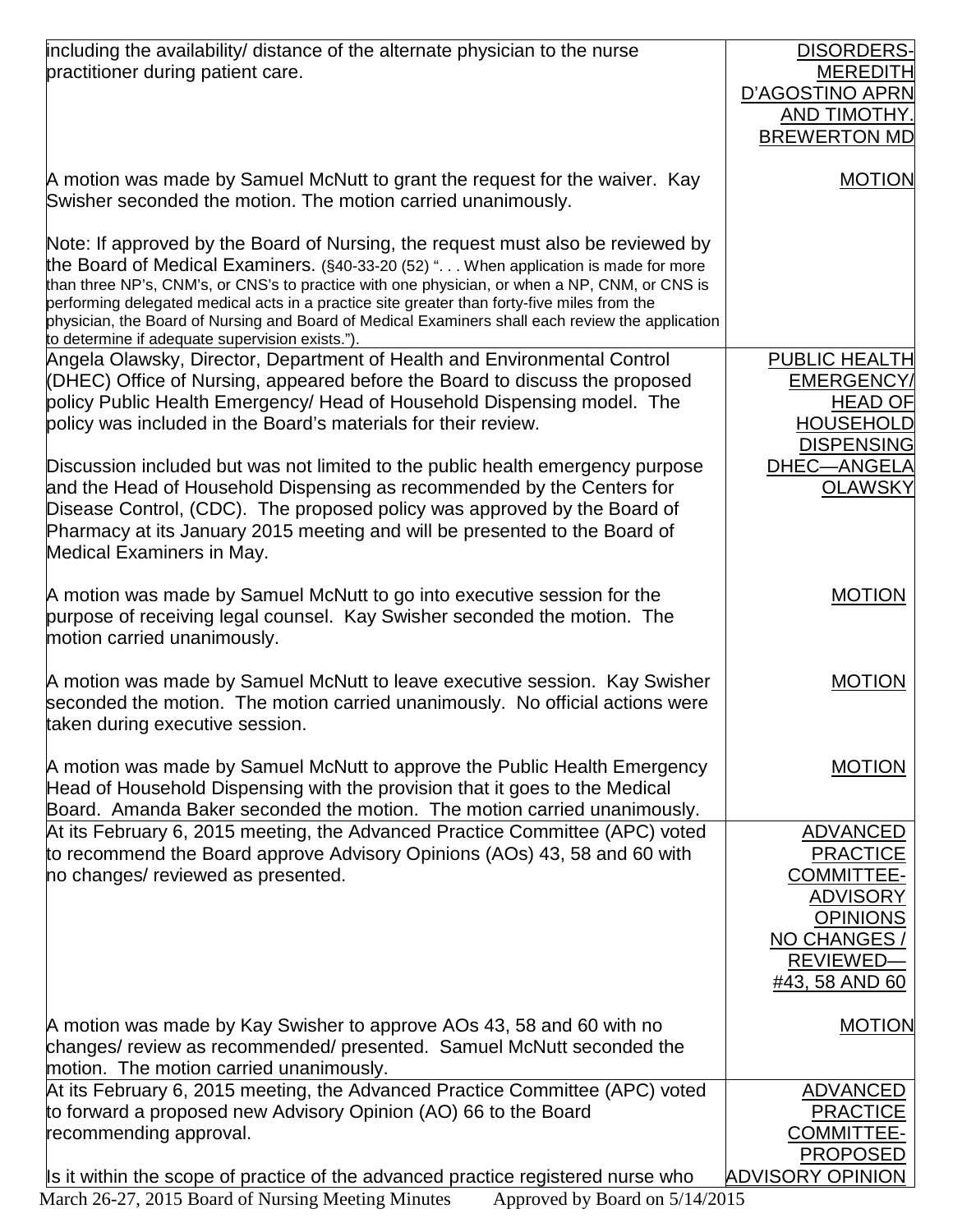| holds prescriptive authority to use Expedited Partner Therapy (EPT) as a<br>treatment option for the management of sexually transmitted infections as<br>endorsed by the Centers for Disease Control and Prevention (CDC)?<br>Angela Reeves, APC Vice Chair, appeared before the Board to present the<br>proposed new AO and to respond to questions.<br>Discussion included but was not limited to the patient-provider relationship and<br>that the APC recommends that this treatment option is not within the scope of<br>practice for the APRN with prescriptive authority. | <u>(AO) #66-IS IT</u><br><b>WITHIN THE SCOPE</b><br>OF PRACTICE OF<br>THE ADVANCED<br><b>PRACTICE</b><br><b>REGISTERED</b><br><b>NURSE (APRN)</b><br><b>WHO HOLDS</b><br><b>PRESCRIPTIVE</b><br><b>AUTHORITY TO</b><br><b>USE EXPEDITED</b><br><b>PARTNER</b><br><b>THERAPY (EPT) AS</b><br>A TREATMENT<br><b>OPTION FOR THE</b><br><b>MANAGEMENT OF</b><br><b>SEXUALLY</b><br><b>TRANSMITTED</b><br><b>INFECTIONS AS</b><br><b>ENDORSED BY THE</b><br><b>CENTERS FOR</b><br><b>DISEASE CONTROL</b><br><b>AND PREVENTION?</b> |
|----------------------------------------------------------------------------------------------------------------------------------------------------------------------------------------------------------------------------------------------------------------------------------------------------------------------------------------------------------------------------------------------------------------------------------------------------------------------------------------------------------------------------------------------------------------------------------|-------------------------------------------------------------------------------------------------------------------------------------------------------------------------------------------------------------------------------------------------------------------------------------------------------------------------------------------------------------------------------------------------------------------------------------------------------------------------------------------------------------------------------|
| A motion was made by Samuel McNutt to approve the proposed AO 66 as<br>recommended/ presented. Karen Hazzard seconded the motion. The motion<br>carried unanimously.                                                                                                                                                                                                                                                                                                                                                                                                             | <b>MOTION</b>                                                                                                                                                                                                                                                                                                                                                                                                                                                                                                                 |
| At its February 6, 2015 meeting, the Advanced Practice Committee (APC) voted<br>to recommend the Board approve the position statements with no changes/<br>reviewed as presented.<br>No Changes/ Reviewed -<br>Pharmacotherapeutics Education Required for Prescriptive Authority Application<br><b>Prescriptions for APRNs with Prescriptive Authority</b><br>Board Statement on Use of Samples by APRNs with Prescriptive Authority                                                                                                                                            | <b>ADVANCED</b><br><b>PRACTICE</b><br><b>COMMITTEE-</b><br><b>POSITION</b><br><b>STATEMENTS-NO</b><br>CHANGES/<br><b>REVIEWED-</b><br>PHARMACOTHERA<br><b>PEUTICS</b><br><b>EDUCATION</b><br><b>REQUIRED FOR</b><br><b>PRESCRIPTIVE</b><br><b>AUTHORITY</b><br><b>APPLICATION,</b><br><b>PRESCRIPTIONS</b><br><b>FOR APRNS WITH</b><br><b>PRESCRIPTIVE</b><br><b>AUTHORITY AND</b><br><b>BOARD</b><br><b>STATEMENT ON</b><br><b>USE OF SAMPLES</b><br><b>BY APRNS WITH</b><br><b>PRESCRIPTIVE</b><br><b>AUTHORITY</b>         |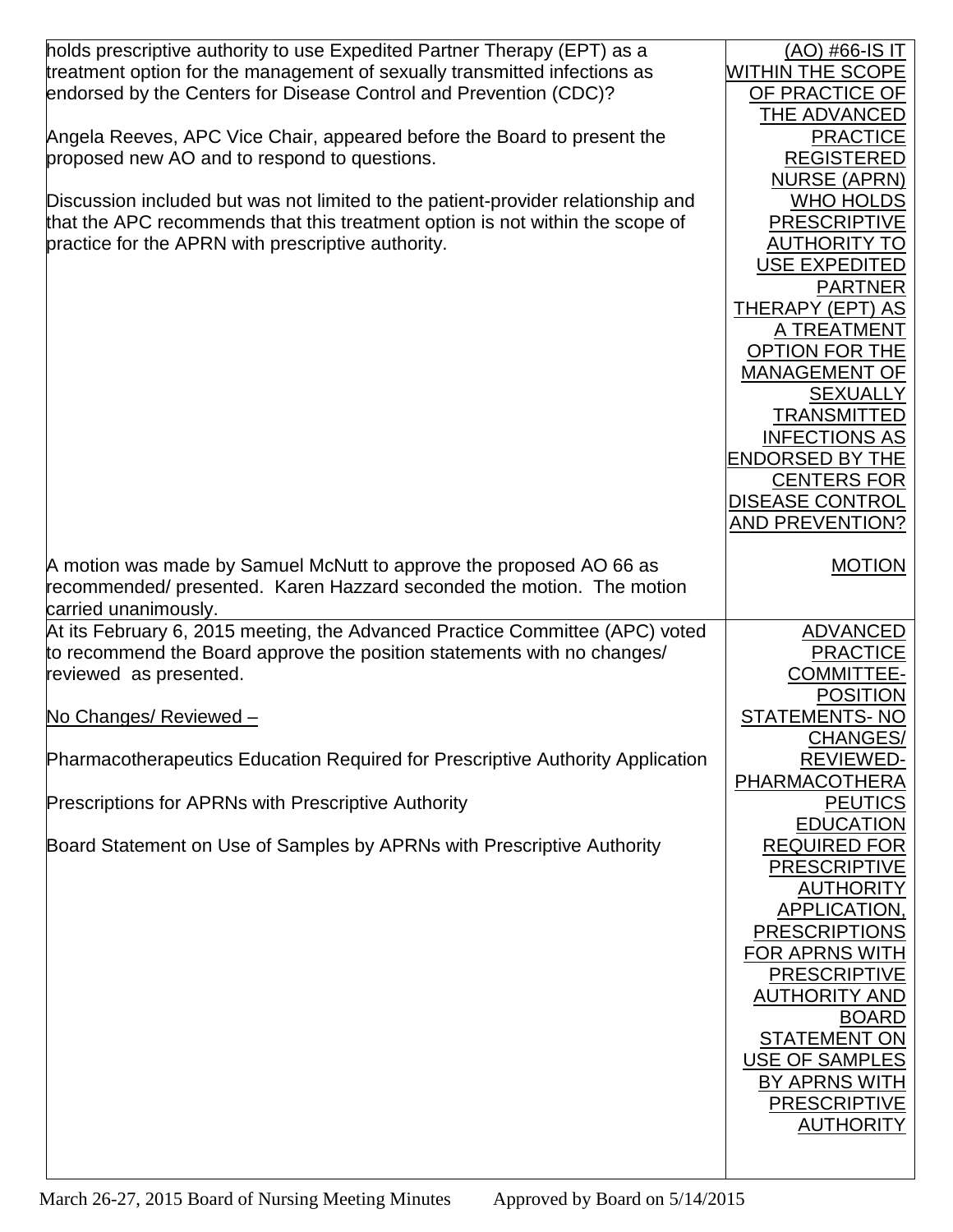A motion was made by Samuel McNutt to approve the position statements with no changes/ reviewed as recommended. Kay Swisher seconded the motion. The motion carried unanimously.

At its February 17, 2015, meeting the Advisory Committee on Nursing (ACON) recommended forwarding the ECPI University Charleston Current Feasibility Study for Establishing a Proposed Associate Degree Nursing Program to the Board for program development consideration clarifying/ incorporating areas of concern as follows:

- Clarify the organization chart (e.g. the reporting relationship of the Director AAS Nursing to the Charleston Campus President)
- Provide updated and/ or additional letters of support with the current Chief Nursing Officers (CNO) signatures e.g. Heartland Healthcare of Charleston, MUSC Health and Williamsburg Regional Hospital. Also provide updated/ additional letters of support to the superintendent letters from the school nurses for Berkeley County School District and Dorchester County School District Two as follows the communications process within the school districts.
- Explore /review the number of program credit hours.
- Review the faculty need projection/ faculty plan especially for when the program is fully implemented/ during heavier clinical experience times (e.g. ensure a plan for Master's prepared related experienced faculty in sufficient numbers as appropriate to present the didactic content and to meet the maximum 1:8 faculty to student ratio for acute clinical experiences, to fulfill the full-time role and that clinical instructors not exceed 30% of the full-time equivalent faculty (FTE) filled positions as required in Regulations  $91-11.C.(1)(a, b, c, d)$ ,  $91-11.C.(2)(a, b)$  through 3) and 91.11.C.(4)(a)(1 through 3)(b)(c)).
- Clarification of Williamsburg Regional Hospital census/ delineate the specific census areas (e.g. acute care, outpatient care, long term care etc. average daily census).

The ECPI University Charleston Current Feasibility Study for Establishing a Proposed Registered Nursing Program along with the response materials submitted by ECPI University were included in the Board materials for their review.

James Weaver, Campus President, Barbara Larar, Senior Vice President, and Patricia Steele, Director of Nursing, ECPI University appeared before the Board to seek approval for program development regarding establishing a proposed registered nursing program and to respond to questions by the Board.

Discussion included but was not limited to clarification of proposed growth/ student enrollment numbers and affiliation/ incorporation of a baccalaureate program.

A motion was made by Samuel McNutt to go into executive session for the purpose of receiving legal counsel. The Board asked that Nancy Murphy be

EDUCATION-1) CURRENT ECPI UNIVERSITY CHARLESTON-FEASIBILITY STUDY FOR 2) <u>ECPI</u> ESTABLISHING A PROPOSED REGISTERED NURSING PROGRAM **UNIVERSITY** CHARLESTON ACON RESPONSE MATERIAL SUBMITTED/FOR BOARD REVIEW

MOTION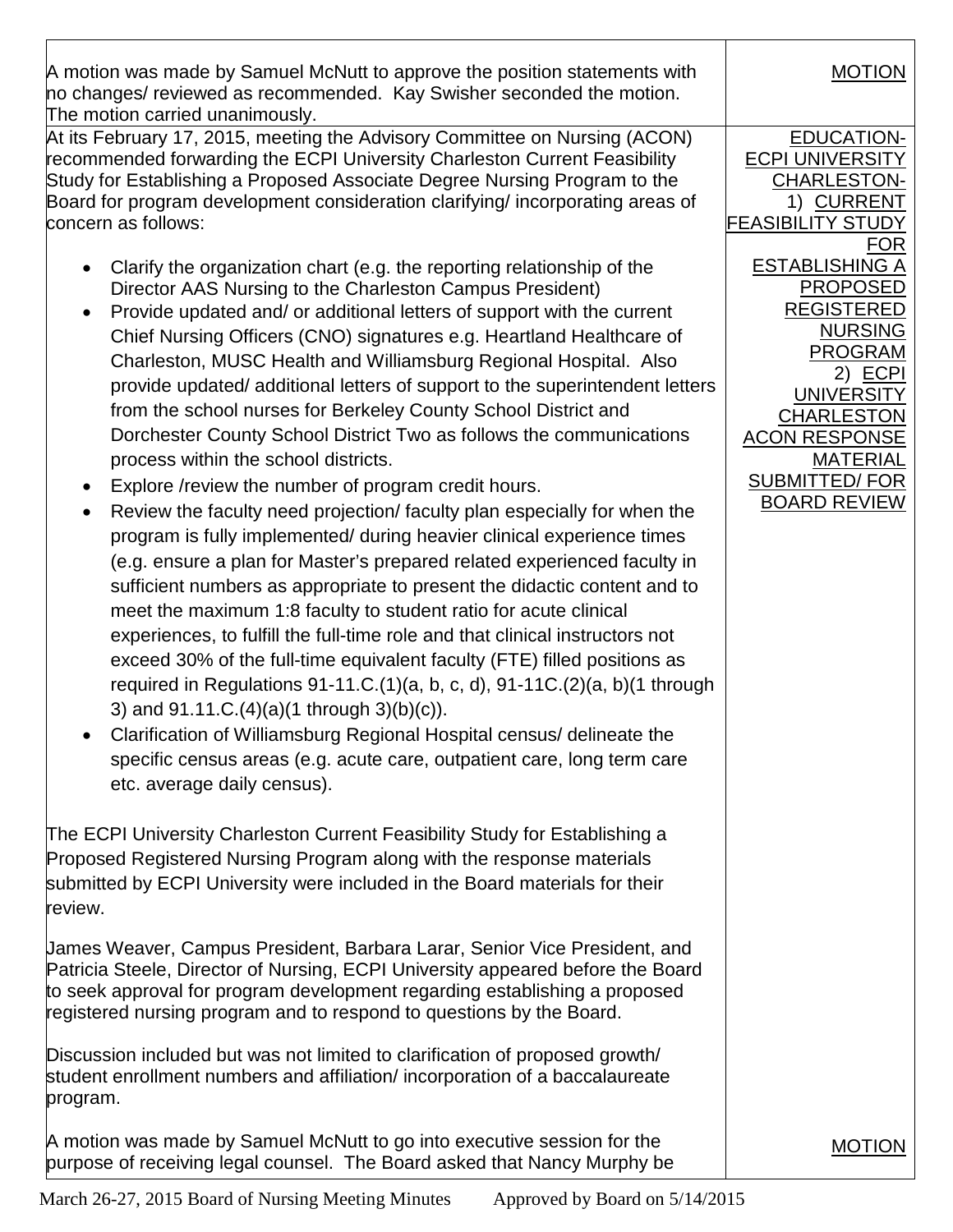| present for discussion during executive session. Karen Hazzard seconded the<br>motion. The motion carried unanimously.                                                                                                                                                        |                                                                                                         |
|-------------------------------------------------------------------------------------------------------------------------------------------------------------------------------------------------------------------------------------------------------------------------------|---------------------------------------------------------------------------------------------------------|
| A motion was made by Samuel McNutt to leave executive session. Karen<br>Hazzard seconded the motion. The motion carried unanimously. No official<br>actions were taken during executive session.                                                                              | <b>MOTION</b>                                                                                           |
| A motion was made by Amanda Baker to grant the request for the development of<br>a proposed registered nursing program for ECPI University Charleston. Samuel<br>McNutt seconded the motion. The motion carried unanimously.                                                  | <b>MOTION</b>                                                                                           |
| The Site Survey Team appointed by the Advisory Committee on Nursing<br>(ACON) completed their survey for the ITT Technical Institute Columbia<br>proposed new associate degree registered nursing program on November 24,<br>2014.                                            | <b>EDUCATION-</b><br><b>ITT TECHNICAL</b><br><b>INSTITUTE</b><br><b>COLUMBIA-</b><br>1) PROPOSED        |
| A copy of the site team survey report with findings/ recommendations along with<br>the ITT Technical Institute Columbia response materials was included in the<br>Board's materials for their review.                                                                         | <b>REGISTERED</b><br><b>NURSING</b><br><b>PROGRAM SITE</b><br><b>SURVEY REPORT</b>                      |
| At its February 17, 2015, meeting the Advisory Committee on Nursing (ACON)<br>recommended to forward the ITT Technical Institute Columbia proposed<br>Associate Degree Registered Nursing Program to the Board for initial approval<br>consideration.                         | 2) ITT TECHNICAL<br><b>INSTITUTE</b><br><b>COLUMBIA SITE</b><br><b>SURVEY REPORT</b><br><b>RESPONSE</b> |
| Uulie Hamilton, Interim Nursing Program Chair, Ronald Hamm, Executive Vice<br>President, Carla D. Brown, Dean, Breckinridge School of Nursing, ITT Technical<br>Institute Columbia and Andrea Brisbin, Esq., appeared before the Board to<br>respond to questions.            | <b>MATERIALS</b><br>SUBMITTED/<br><b>REVIEWED BY</b><br><u>ACON</u>                                     |
| Discussion included but was not limited to affiliation/ incorporating a<br>baccalaureate program and program objectives being met/ clinical sites.                                                                                                                            |                                                                                                         |
| A motion was made by Samuel McNutt to go into executive session for the<br>purpose of receiving legal counsel. The Board asked that Nancy Murphy be<br>present for discussion during executive session. Karen Hazzard seconded the<br>motion. The motion carried unanimously. | <b>MOTION</b>                                                                                           |
| A motion was made by Samuel McNutt to leave executive session. Kay Swisher<br>seconded the motion. The motion carried unanimously. No official actions were<br>taken during executive session.                                                                                | <b>MOTION</b>                                                                                           |
| A motion was made by Amanda Baker to grant initial approval for the ITT<br>Technical Institute Columbia registered nursing program. Karen Hazzard<br>seconded the motion. The motion carried unanimously.                                                                     | <b>MOTION</b>                                                                                           |
| The Board extended their appreciation to ITT Technical Institute Columbia for<br>incorporating additional clinical sites and encouraged continued strengthening in<br>this area.                                                                                              |                                                                                                         |
| At its January 8, 2015 meeting, the Nursing Standards and Practice Committee<br>(NPSC) voted to recommend the Board approve Advisory Opinion (AO) 48 with<br>changes/ revisions as presented.                                                                                 | <b>NURSING PRACTICE</b><br><b>AND STANDARDS</b><br><b>COMMITTEE</b><br><b>ADVISORY</b>                  |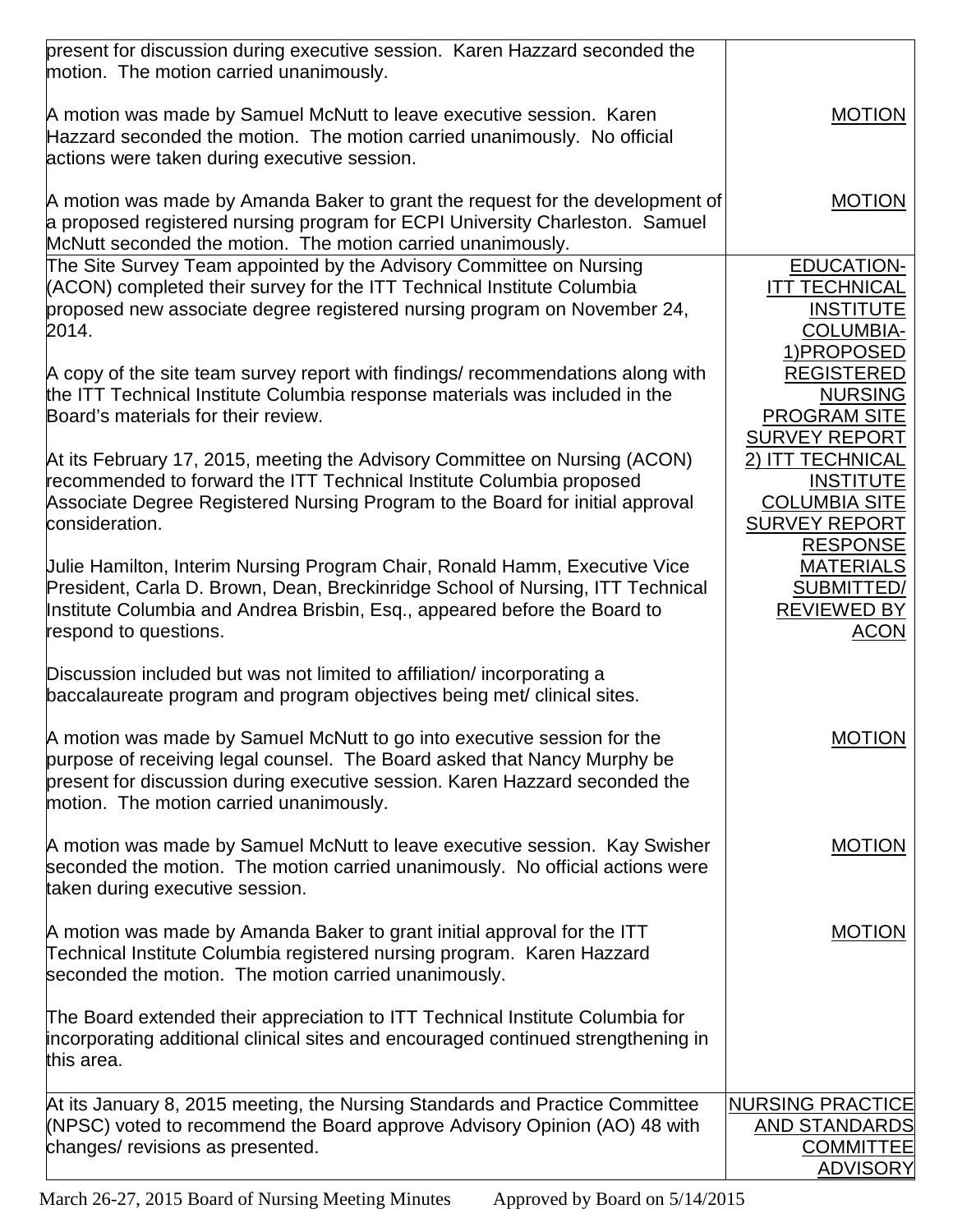|                                                                                                                                                                                                                                                  | <b>OPINIONS-</b><br>CHANGES--#48<br>II. NO CHANGES/<br><b>REVIEWED-#34 &amp; 36</b>                                                                                                     |
|--------------------------------------------------------------------------------------------------------------------------------------------------------------------------------------------------------------------------------------------------|-----------------------------------------------------------------------------------------------------------------------------------------------------------------------------------------|
| A motion was made by Samuel McNutt to approve the proposed revisions to AO<br>48 as recommended and presented. Amanda Baker seconded the motion. The<br>motion carried unanimously.                                                              | <b>MOTION</b>                                                                                                                                                                           |
| At its January 8, 2015 meeting, the NPSC voted to recommend the Board<br>approve AOs 34 and 36 as presented with no changes/ reviewed.                                                                                                           |                                                                                                                                                                                         |
| A motion was made by Karen Hazzard to approve AOs 34 and 36 with no<br>changes/ reviewed as recommended. Amanda Baker seconded the motion. The<br>motion carried unanimously.                                                                    | <b>MOTION</b>                                                                                                                                                                           |
| At its January 8, 2015 meeting, the Nursing Practice and Standards Committee<br>(NPSC) voted to recommend the Board approve the proposed new Advisory<br>Opinion (AO) 64 as presented.                                                           | <b>NURSING PRACTICE</b><br><b>AND STANDARDS</b><br><b>COMMITTEE (NPSC)</b><br><b>PROPOSED</b>                                                                                           |
| Is it within the scope of practice for an LPN to irrigate an ear?                                                                                                                                                                                | <b>ADVISORY OPINION</b><br>(AO) 64-                                                                                                                                                     |
| Lena Warner, Chair, NPSC appeared before the Board to present proposed new<br>AO and to respond to questions.                                                                                                                                    | <b>IS IT WITHIN THE</b><br><b>SCOPE OF</b><br>PRACTICE FOR AN<br><b>LPN TO IRRIGATE</b><br>AN EAR?                                                                                      |
| A motion was made by Samuel McNutt to accept the proposed new AO 64 as<br>recommended. Amanda Baker seconded the motion. The motion carried<br>unanimously.                                                                                      | <b>MOTION</b>                                                                                                                                                                           |
| At its January 8, 2015 meeting, the Nursing Practice and Standards Committee<br>(NPSC) voted to recommend the Board approve the proposed new Advisory<br>Opinion (AO) 65 as presented.                                                           | <b>NURSING PRACTICE</b><br><b>AND STANDARDS</b><br><b>COMMITTEE</b>                                                                                                                     |
| "Is it within the role and scope of practice for a registered nurse trained in<br>peripherally inserted central catheter (PICC) placement and certified in vascular<br>access to obtain informed consent for the procedure of inserting a PICC?" | <b>ADVISORY OPINION</b><br>PROPOSED (AO)# 65<br><b>IS IT WITHIN THE</b><br>ROLE AND SCOPE<br>OF PRACT <u>ICE FOR A</u>                                                                  |
| Lena Warner, Chair, NPSC appeared before the Board to present proposed new<br>AO 65 and to respond to questions.                                                                                                                                 | <b>REGISTERED</b><br><b>NURSE TRAINED IN</b><br>PERIPHERALLY<br><b>INSERTED CENTRAL</b>                                                                                                 |
| Discussion included but was not limited to education/ training/ competencies,<br>regulatory requirements/ JCAHO/ CMS/ and hospital practices.                                                                                                    | <b>CATHETER (PICC)</b><br><b>PLACEMENT AND</b><br><b>CERTIFIED IN</b><br><b>VASCULAR ACCESS</b><br><b>TO OBTAIN</b><br><b>INFORMED</b><br><b>CONSENT FOR THE</b><br><b>PROCEDURE OF</b> |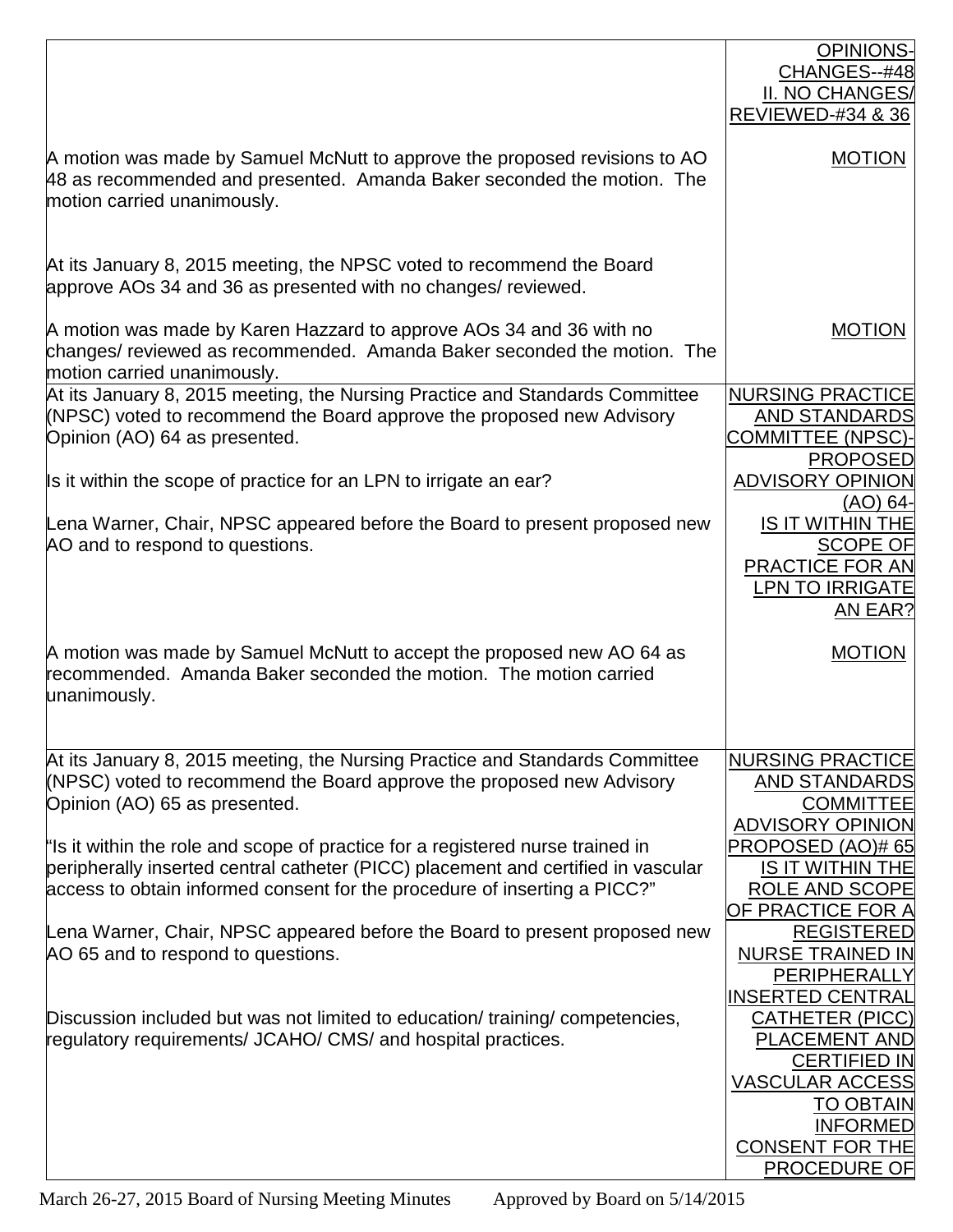|                                                                                                                                                                                                                                                                                                                                                                                                                                                                                                                                                                                                                                                                                                                                                                                                                                                                                                           | <b>INSERTING A PICC?</b>                                                                                                                                                                                                                               |
|-----------------------------------------------------------------------------------------------------------------------------------------------------------------------------------------------------------------------------------------------------------------------------------------------------------------------------------------------------------------------------------------------------------------------------------------------------------------------------------------------------------------------------------------------------------------------------------------------------------------------------------------------------------------------------------------------------------------------------------------------------------------------------------------------------------------------------------------------------------------------------------------------------------|--------------------------------------------------------------------------------------------------------------------------------------------------------------------------------------------------------------------------------------------------------|
| A motion was made by Kay Swisher to send the proposed AO 65 back to the<br>NPSC for further research and review. Karen Hazzard seconded the motion. The<br>motion was carried unanimously.                                                                                                                                                                                                                                                                                                                                                                                                                                                                                                                                                                                                                                                                                                                | <b>MOTION</b>                                                                                                                                                                                                                                          |
| At its January 8, 2015 meeting, the Nursing Practice and Standards Committee<br>(NPSC) completed the Department of Veteran's Affairs Survey requested<br>through the National Council of State Boards of Nursing (NCSBN) and<br>recommended it be forwarded to the Board for approval as presented. The<br>survey responses were included in the Board's materials for their review.<br>Lena Warner, Chair, NPSC appeared before the Board to present the Department<br>of Veterans Affairs survey requested through the National Council of State Boards<br>of Nursing (NCSBN) and to respond to questions.<br>Discussion included but was not limited to the assistance requested with survey<br>responses for the VA to know about the Nurse Practice Act/ Board of Nursing<br>policies in each state regarding outpatient nurse protocols and to develop a state-<br>based resource guide for the VA. | <b>NURSING PRACTICE</b><br><b>AND STANDARDS</b><br><b>COMMITTEE-</b><br><b>DEPARTMENT OF</b><br><b>VETERANS AFFAIRS</b><br>SURVEY-<br><b>REQUESTED</b><br><b>THROUGH</b><br><b>NATIONAL COUNCIL</b><br>OF STATE BOARDS<br><b>OF NURSING</b><br>(NCSBN) |
| A motion was made by Samuel McNutt to approve the responses as presented to<br>the Department of Veteran Affairs survey and to return to the NCSBN. Karen<br>Hazzard seconded the motion. The motion carried unanimously.                                                                                                                                                                                                                                                                                                                                                                                                                                                                                                                                                                                                                                                                                 | <b>MOTION</b><br><b>SENATE BILL 371</b>                                                                                                                                                                                                                |
| A motion was made by Samuel McNutt to amend the agenda to receive public<br>comment from Judith Thompson, South Carolina Nurses Association (SCNA)<br>regarding Senate Bill 371 and attempts to resolve that. Amanda Baker<br>seconded the motion. The motion carried unanimously.                                                                                                                                                                                                                                                                                                                                                                                                                                                                                                                                                                                                                        | <b>MOTION</b>                                                                                                                                                                                                                                          |
| Public comments were received from Ms. Thompson regarding the Senate Bill<br>371.                                                                                                                                                                                                                                                                                                                                                                                                                                                                                                                                                                                                                                                                                                                                                                                                                         |                                                                                                                                                                                                                                                        |
| A motion was made by Samuel McNutt to go into executive session for the<br>purpose of legal counsel. The Board asked that Nancy Murphy and Kathryn<br>Nedovic be present for discussion during executive session. Kay Swisher<br>seconded the motion. The motion carried unanimously.                                                                                                                                                                                                                                                                                                                                                                                                                                                                                                                                                                                                                     | <b>MOTION</b>                                                                                                                                                                                                                                          |
| A motion was made by Karen Hazzard to leave executive session. Kay Swisher<br>seconded the motion. The motion carried unanimously. No official actions were<br>taken during executive session.                                                                                                                                                                                                                                                                                                                                                                                                                                                                                                                                                                                                                                                                                                            | <b>MOTION</b>                                                                                                                                                                                                                                          |
| There was no further discussion or motions.                                                                                                                                                                                                                                                                                                                                                                                                                                                                                                                                                                                                                                                                                                                                                                                                                                                               |                                                                                                                                                                                                                                                        |
| The Board reviewed an LPN by reinstatement application matter.<br>An applicant for licensure as a licensed practical nurse by reinstatement was<br>scheduled to appear before the Board. Donnell Jennings, Advice Counsel,<br>called the applicant's name. Applicant did not respond and was not present.                                                                                                                                                                                                                                                                                                                                                                                                                                                                                                                                                                                                 | <b>APPLICATION</b><br><b>APPEARANCE</b>                                                                                                                                                                                                                |
|                                                                                                                                                                                                                                                                                                                                                                                                                                                                                                                                                                                                                                                                                                                                                                                                                                                                                                           |                                                                                                                                                                                                                                                        |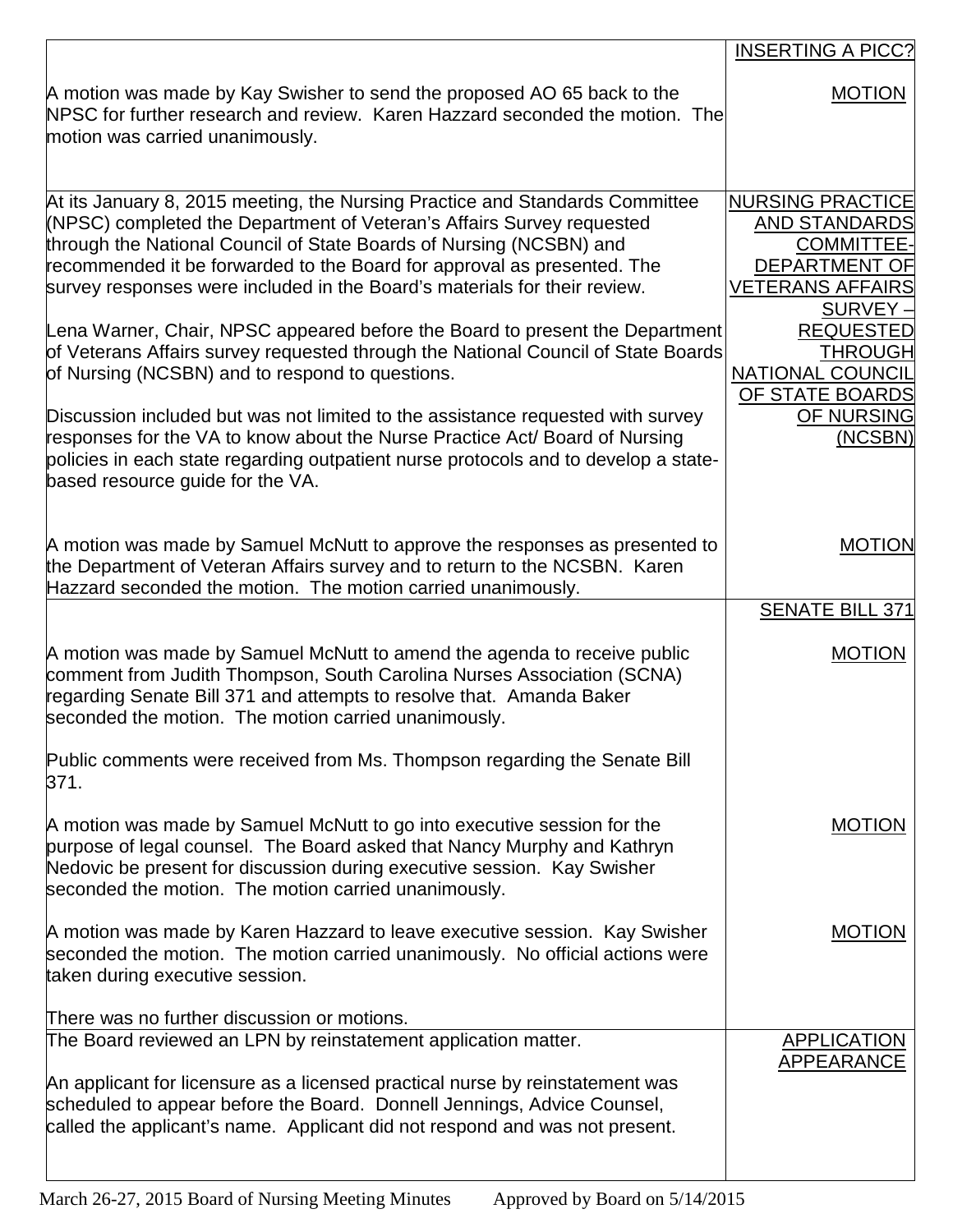| Carol Moody and Nancy Murphy attended the National Council of State Boards<br>of Nursing (NCSBN) March 2015 Midyear meeting in Louisville, KY.                                                                                                                                                                                                                                                                                                                                                                                                | PRESIDENT'S<br><b>REPORT – NCSBN</b>                                                                                                                                                                                                                                                   |
|-----------------------------------------------------------------------------------------------------------------------------------------------------------------------------------------------------------------------------------------------------------------------------------------------------------------------------------------------------------------------------------------------------------------------------------------------------------------------------------------------------------------------------------------------|----------------------------------------------------------------------------------------------------------------------------------------------------------------------------------------------------------------------------------------------------------------------------------------|
| The revised Nurse Licensure Compact and the Advanced Practice Registered<br>Nurse Licensure Compact will be voted on at the upcoming special called<br>Delegate Assembly in Chicago on May 4, 2015. A copy of both compacts was<br>provided for the Board's review.                                                                                                                                                                                                                                                                           | <b>MIDYEAR</b><br><b>MEETING</b>                                                                                                                                                                                                                                                       |
| A motion was made by Samuel McNutt to approve the attendance/ travel for the<br>Board President and executive officer and if needed Nancy Murphy to go with<br>proxy vote authority to the special called Delegate Assembly meeting May 4,<br>2015. Karen Hazzard seconded the motion. The motion carried unanimously.                                                                                                                                                                                                                        | <b>MOTION</b>                                                                                                                                                                                                                                                                          |
| Samuel McNutt informed the Board that the professional subcommittee of the<br>Governor's Domestic Violence Task Force met.                                                                                                                                                                                                                                                                                                                                                                                                                    | PRESIDENT'S<br>REPORT-<br><b>GOVERNOR</b>                                                                                                                                                                                                                                              |
| Discussion included but was not limited to a questionnaire being distributed to<br>professional groups regarding domestic violence training, exploration of<br>continuing education for every professional group, stakeholders involved and<br>domestic violence statistics.                                                                                                                                                                                                                                                                  | <b>HALEY'S</b><br><b>DOMESTIC</b><br><b>VIOLENCE TASK</b><br><b>FORCE</b>                                                                                                                                                                                                              |
| At its February 17, 2015 meeting, the Advisory Committee on Nursing (ACON)<br>reviewed the reappointment nomination form for Christy Cimineri for the LPN<br>Educator representative position and Jill Greene for the Long Term Care<br>representative position. The ACON voted to recommend the Board approve<br>Christie Cimineri be reappointed to the LPN Educator representative position and<br>Jill Greene be reappointed to the Long Term Care representative position.<br>The nomination forms were provided for the Board's review. | <b>ADMINISTRATOR'S</b><br>REPORT-ADVISORY<br><b>COMMITTEE ON</b><br><b>NURSING --</b><br><b>MEMBER</b><br><b>NOMINATIONS FOR</b><br><b>REAPPOINTMENT-</b><br><b>LPN EDUCATOR</b><br><b>REPRESENTATIVE</b><br>AND LONG TERM<br><b>CARE</b><br><b>REPRESENTATIVE</b><br><b>POSITIONS</b> |
| A motion was made by Samuel McNutt to approve the recommendation from the<br>Advisory Committee on Nursing (ACON) to reappoint Christy Cimineri for the<br>LPN Educator representative position and to reappoint Jill Greene for the Long<br>Term Care representative position. Karen Hazzard seconded the motion. The<br>motion carried unanimously.                                                                                                                                                                                         | MOTION                                                                                                                                                                                                                                                                                 |
| At its February 6, 2015 meeting, the Advanced Practice Committee (APC)<br>recommended the Board approve Stephanie Burgess be appointed to the<br>Healthcare Collaborative Committee (HCC) and that Anne Grogan-Hanford serve<br>as an alternate when Stephanie Burgess cannot attend.                                                                                                                                                                                                                                                         | <b>ADMINISTRATOR'S</b><br><b>REPORT-</b><br><b>HEALTHCARE</b><br><b>COLLABORATIVE</b><br><b>COMMITTEE</b><br><b>MEMBER</b><br><b>NOMINATION</b>                                                                                                                                        |
| A motion was made by Samuel McNutt to approve the recommendation from the<br>APC to appoint Stephanie Burgess to the HCC representative position and Anne<br>Grogan-Hanford as an alternate when Stephanie Burgess cannot attend. Kay<br>Swisher seconded the motion. The motion carried unanimously.                                                                                                                                                                                                                                         | <b>MOTION</b>                                                                                                                                                                                                                                                                          |
| Kathryn Nedovic discussed the Certificate of Endorsement utilized for the<br>application by examination licensure process.                                                                                                                                                                                                                                                                                                                                                                                                                    | LICENSURE -<br><b>CLARIFICATION OF</b>                                                                                                                                                                                                                                                 |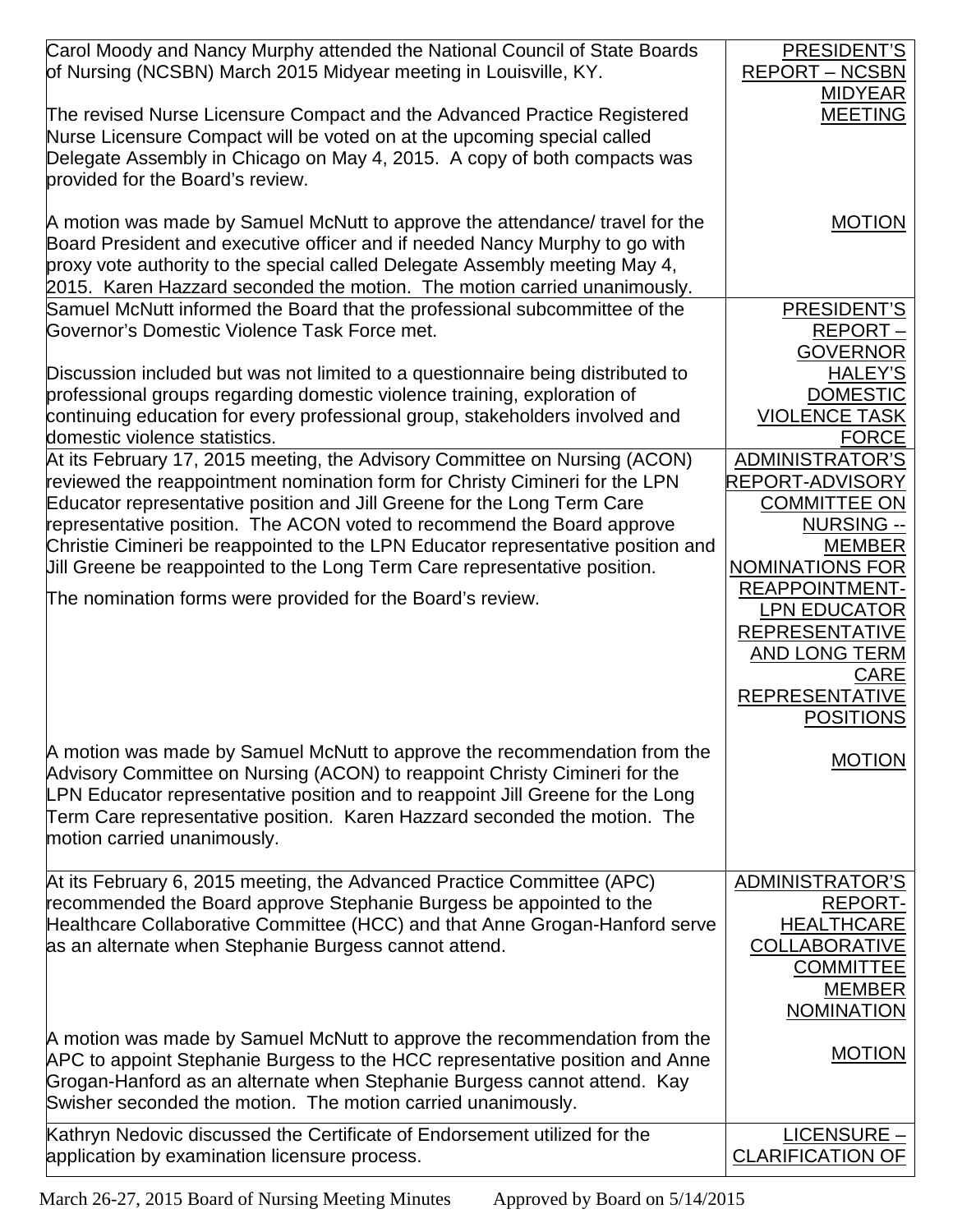| Discussion included but was limited to intent to verify satisfactorily completed all<br>requirements of the nursing education program and intent to verify satisfactorily<br>completed all requirements for graduation from the educational institution to hold<br>a degree/ diploma.                                                                                                                                                                                   | CERTIFICATE OF<br><b>ENDORSEMENT</b>                                                                                                                        |
|-------------------------------------------------------------------------------------------------------------------------------------------------------------------------------------------------------------------------------------------------------------------------------------------------------------------------------------------------------------------------------------------------------------------------------------------------------------------------|-------------------------------------------------------------------------------------------------------------------------------------------------------------|
| A motion was made Karen Hazzard to approve the revised certificate of<br>endorsement as presented. Samuel McNutt seconded the motion. The motion<br>was carried unanimously.                                                                                                                                                                                                                                                                                            | <b>MOTION</b>                                                                                                                                               |
| The Board reviewed and discussed the Proposed Nurse Licensure Compact<br>(NLC) that will be voted on at the called Delegate Assembly, May 4, 2015.                                                                                                                                                                                                                                                                                                                      | PRESIDENT'S<br>REPORT-                                                                                                                                      |
| The proposed revised compact information was included in the Board materials<br>for review. Discussion included but was not limited to NLC proposed key<br>revisions and that Montana has joined the NLC.                                                                                                                                                                                                                                                               | <b>PROPOSED NURSE</b><br><b>LICENSURE</b><br><b>COMPACT (NLC)</b><br><b>AND APRN</b><br><b>COMPACT</b><br><b>REVISIONS</b><br>(EXECUTIVE<br><b>SESSION)</b> |
| A motion was made by Anne Crook to give the Board's two delegates Nancy<br>Murphy and Carol Moody permission to attend the conference and vote to<br>support the compact on the Board's behalf unless there are substantive changes<br>that occur between now and then that they feel would not allow them in good<br>conscience to do so without legal advice and/ or consultation with the Board.<br>Kay Swisher seconded the motion. The motion carried unanimously. | <b>MOTION</b>                                                                                                                                               |
| Mark Sanders, Chief Investigator for the Office of Investigations and<br>Enforcement (OIE) presented the Investigative Review Committee (IRC) Report<br>(Closed Session) with recommendations from its meetings held since the<br>January 2015 Board meeting.                                                                                                                                                                                                           | APPEARANCES-<br><b>OFFICE OF</b><br><b>INVESTIGATIONS</b><br>AND<br><b>ENFORCEMENT</b>                                                                      |
| The Disciplinary Sanctions Guidelines Matrix is used by the IRC in making these<br>recommendations.                                                                                                                                                                                                                                                                                                                                                                     | (OIE)<br>(CLOSED SESSION                                                                                                                                    |
| A motion was made by Kay Swisher to approve 17 cases for Dismissal as<br>recommended by the Investigative Review Committee (IRC). Samuel McNutt<br>seconded the motion. The motion carried unanimously.                                                                                                                                                                                                                                                                 | <b>MOTION</b>                                                                                                                                               |
| A motion was made by Samuel McNutt to approve the 1 Cease and Desist case<br>as recommended by the Investigative Review Committee (IRC). Kay Swisher<br>seconded the motion. The motion carried unanimously.                                                                                                                                                                                                                                                            | <b>MOTION</b>                                                                                                                                               |
| A motion was made by Amanda Baker to approve 45 cases for Formal<br>Complaints as recommended by the Investigative Review Committee (IRC). Kay<br>Swisher seconded the motion. The motion carried unanimously.                                                                                                                                                                                                                                                          | <b>MOTION</b>                                                                                                                                               |
| A motion was made by Samuel McNutt to approve 9 Letters of Caution as<br>recommended by the Investigative Review Committee (IRC). Karen Hazzard<br>seconded the motion. The motion carried unanimously.                                                                                                                                                                                                                                                                 | <b>MOTION</b>                                                                                                                                               |
| Mr. Sanders presented the OIE Statistical report 4 <sup>th</sup> quarter 2014. There were<br>116 cases received for $4th$ quarter 2014. There were 549 cases received for the<br>year 2014. There were 725 cases closed for the year 2014. There are currently                                                                                                                                                                                                          |                                                                                                                                                             |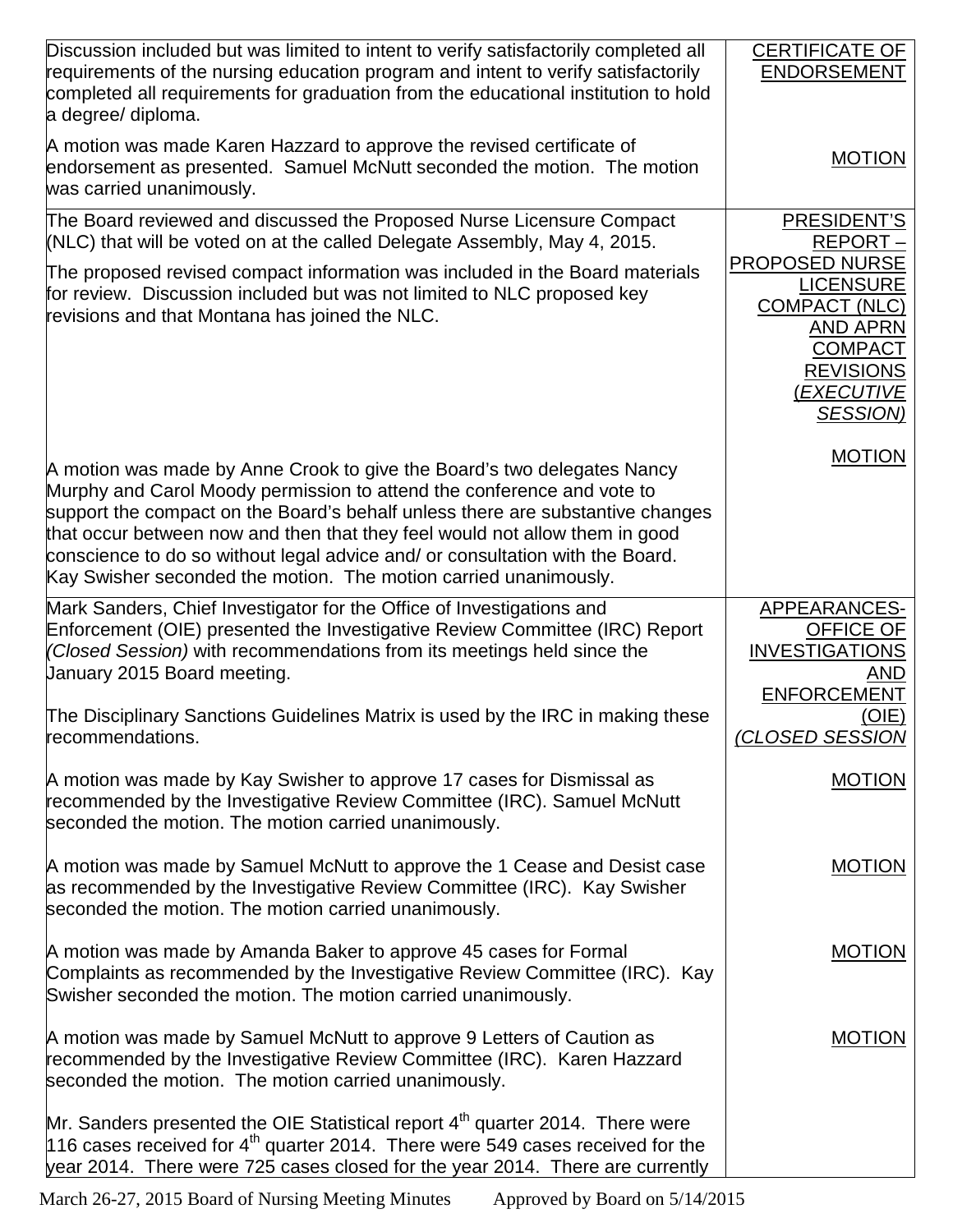| 197 active investigations as of March 26, 2015.                                                                                                                                                                                                                                                                                                                                                                      |                                                        |
|----------------------------------------------------------------------------------------------------------------------------------------------------------------------------------------------------------------------------------------------------------------------------------------------------------------------------------------------------------------------------------------------------------------------|--------------------------------------------------------|
| Respondents appeared before the Board to request modifications to their<br>consent agreements or Board orders. The Board also reviewed Memoranda of<br>Agreement (MOA) stipulating to violations of the Nurse Practice Act to determine<br>disciplinary actions and reviewed recommendations from panel hearings.                                                                                                    | <b>HEARINGS</b><br><b>DISCIPLINE</b><br>(CONFIDENTIAL) |
| In Case # 2011-152, respondent signed a Memorandum of Agreement (MOA)<br>and Stipulations and waived the right to a panel hearing. Respondent appeared<br>and was represented by legal counsel T. Micah Leddy, Esq.                                                                                                                                                                                                  |                                                        |
| Carol Moody recused herself from the proceedings. A quorum was still present.                                                                                                                                                                                                                                                                                                                                        |                                                        |
| A motion was made by Kay Swisher to go into executive session for the purpose<br>of receiving legal counsel. Karen Hazzard seconded the motion. The motion<br>carried unanimously.                                                                                                                                                                                                                                   | <b>MOTION</b>                                          |
| A motion was made by Karen Hazzard to leave executive session. Kay Swisher<br>seconded the motion. The motion carried unanimously. No official actions were<br>taken during executive session.                                                                                                                                                                                                                       | <b>MOTION</b>                                          |
| In Case # 2011-152, a motion was made by Amanda Baker to accept the<br>Memorandum of Agreement (MOA) with the following sanctions: a private<br>reprimand, \$500 civil penalty payable within six months, completion of<br>Documentation, Ethics and Legal Aspects courses to be completed within six<br>months. Kay Swisher seconded the motion. The motion carried unanimously<br>with the recusal of Carol Moody. | <b>MOTION</b>                                          |
| In Case # 2012-438, respondent signed a Memorandum of Agreement (MOA)<br>and waived the right to a panel hearing. Respondent appeared and was<br>represented by legal counsel T. Micah Leddy, Esq.                                                                                                                                                                                                                   |                                                        |
| A motion was made by Samuel McNutt to go into executive session for the<br>purpose of receiving legal counsel. Karen Hazzard seconded the motion. The<br>motion carried unanimously.                                                                                                                                                                                                                                 | <b>MOTION</b>                                          |
| A motion was made by Kay Swisher to leave executive session. Karen Hazzard<br>seconded the motion. The motion carried unanimously. No official actions were<br>taken during executive session.                                                                                                                                                                                                                       | <b>MOTION</b>                                          |
| In Case # 2012-438, a motion was made by Karen Hazzard to accept the<br>Memorandum of Agreement (MOA) and issue the following sanctions: a private<br>reprimand, \$150 civil penalty, completion of Legal Aspects, Medication Error and<br>Documentation courses all payable and due within six months. Samuel McNutt<br>seconded the motion. The motion carried unanimously.                                        | <b>MOTION</b>                                          |
| In Case # 2013-26, respondent signed a Memorandum of Agreement (MOA) and<br>waived the right to a panel hearing. Respondent appeared and was represented<br>by legal counsel Robyn Madden, Esq.                                                                                                                                                                                                                      |                                                        |
| Kay Swisher recused herself from the proceedings. A quorum was still present.                                                                                                                                                                                                                                                                                                                                        |                                                        |
| A motion was made by Karen Hazzard to go into executive session for the                                                                                                                                                                                                                                                                                                                                              | <b>MOTION</b>                                          |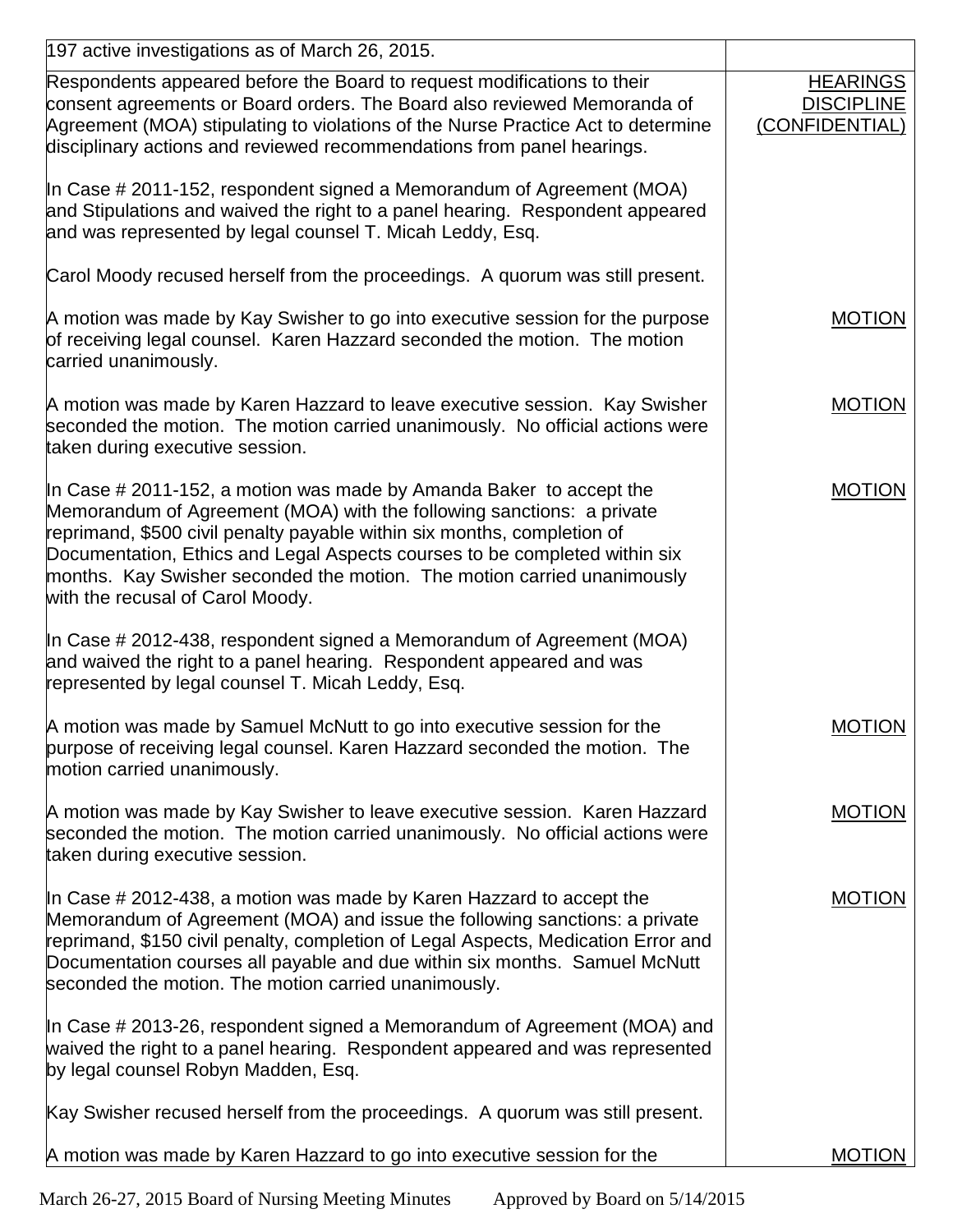| purpose of receiving legal counsel. Samuel McNutt seconded the motion. The<br>motion carried unanimously.                                                                                                                                                                                                                                                                                                                                                                                                                                                                                                                                                |               |
|----------------------------------------------------------------------------------------------------------------------------------------------------------------------------------------------------------------------------------------------------------------------------------------------------------------------------------------------------------------------------------------------------------------------------------------------------------------------------------------------------------------------------------------------------------------------------------------------------------------------------------------------------------|---------------|
| A motion was made by Karen Hazzard to leave executive session. Samuel<br>McNutt seconded the motion. The motion carried unanimously. No official<br>actions were taken during executive session.                                                                                                                                                                                                                                                                                                                                                                                                                                                         | <b>MOTION</b> |
| In Case $\#$ 2013-26, a motion was made by Samuel McNutt to accept the<br>Memorandum of Agreement (MOA) and issue a private reprimand, \$250 fine<br>payable in six months, completion of Legal Aspects, Ethics and Documentation<br>courses to be completed within six months. Karen Hazzard seconded the<br>motion. The motion carried unanimously with the recusal of Kay Swisher.                                                                                                                                                                                                                                                                    | <b>MOTION</b> |
| In Case $\#$ 2010-325, a panel hearing was held on September 23, 2014. The<br>panel hearing recommendations were presented to the Board for review and<br>consideration. Respondent did not appear and was not represented by legal<br>counsel.                                                                                                                                                                                                                                                                                                                                                                                                          |               |
| In Case 2010-325, a motion was made by Samuel McNutt to accept the panel<br>hearing recommendations: prior to submission of an application for<br>reinstatement, the following must be satisfied: completion of Legal Aspects and<br>Ethics courses, payment of a \$2000 fine, submit to evaluation by RPP or<br>comparable entity in another state. If RPP's evaluation indicates monitoring and/<br>or treatment is necessary, respondent must demonstrate 6 months compliance<br>prior to applying for reinstatement and appear before the Board. This is a public<br>reprimand. Amanda Baker seconded the motion. The motion carried<br>unanimously. | <b>MOTION</b> |
| In Case # 2010-297, a panel hearing was held on September 23, 2014. The<br>panel hearing recommendations were presented to the Board for review and<br>consideration. Respondent appeared and was represented by legal counsel<br>Robert E. Ianuario, Esq.                                                                                                                                                                                                                                                                                                                                                                                               |               |
| In Case # 2010-297, a motion was made by Samuel McNutt to accept the panel<br>hearing recommendations: the TSO issued on October 25, 2010 be lifted and<br>respondent's license be reinstated upon proper proof of application, payment of<br>application fee and satisfaction of any other requirements for reinstatement,<br>including continuing education courses as set forth in SC Code Ann. § 40-33-40<br>(B)(2). Kay Swisher seconded the motion. The motion carried unanimously.                                                                                                                                                                | MOTION        |
| In Case # 2012-447, 2012-450, respondent signed a Memorandum of Agreement<br>(MOA) and waived the right to a panel hearing. Respondent appeared and was<br>represented by legal counsel C. William Hinnant, Jr., Esq.                                                                                                                                                                                                                                                                                                                                                                                                                                    |               |
| A motion was made by Kay Swisher to go into executive session for the purpose<br>of receiving legal counsel. Samuel McNutt seconded the motion. The motion<br>carried unanimously.                                                                                                                                                                                                                                                                                                                                                                                                                                                                       | <b>MOTION</b> |
| A motion was made by Samuel McNutt to leave executive session. Kay Swisher<br>seconded the motion. The motion carried unanimously. No official actions were<br>taken during executive session.                                                                                                                                                                                                                                                                                                                                                                                                                                                           | <b>MOTION</b> |
| In Case # 2012-447, 2012-450, motion was made by Samuel McNutt to accept                                                                                                                                                                                                                                                                                                                                                                                                                                                                                                                                                                                 | <b>MOTION</b> |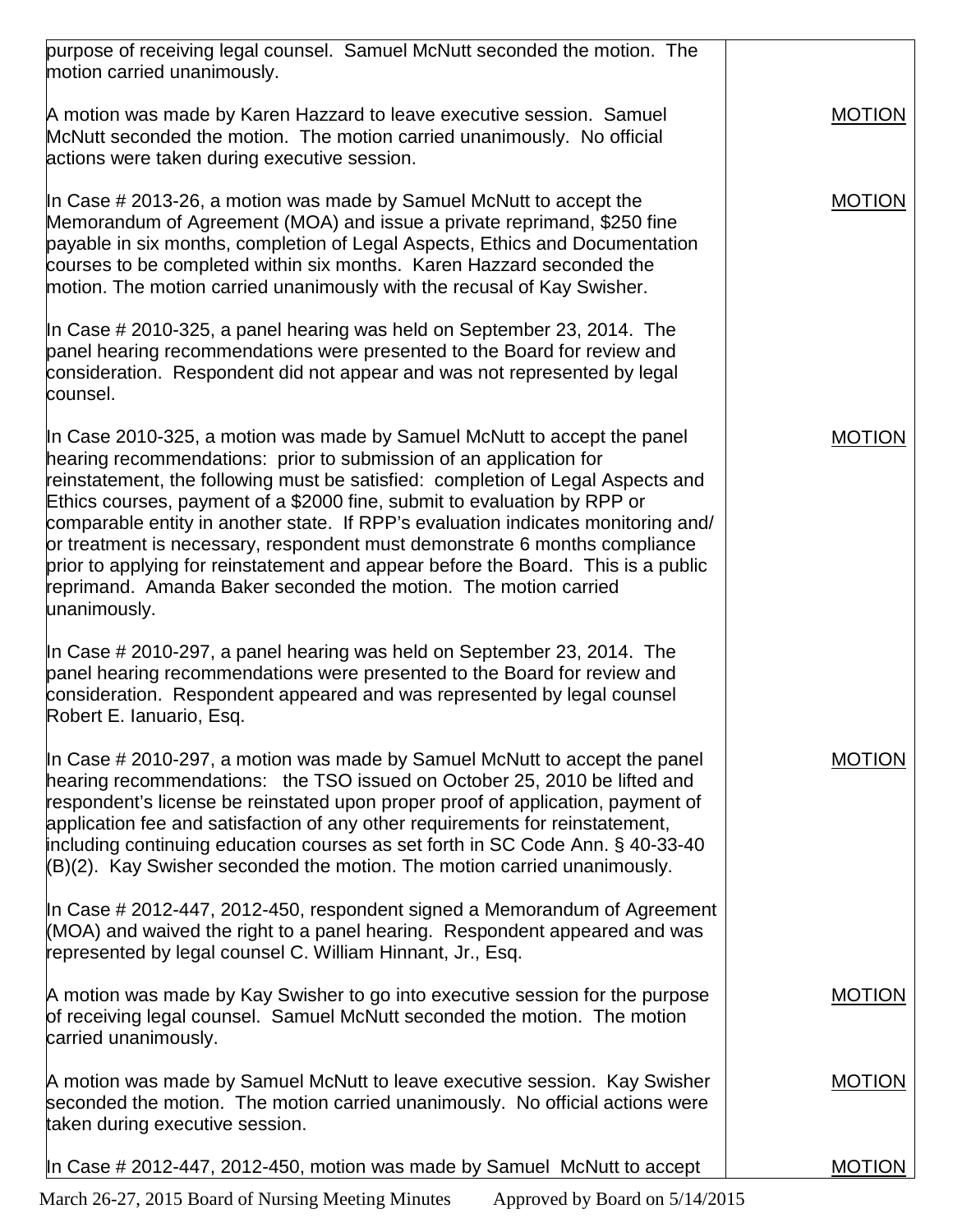| the Memorandum of Agreement (MOA) with the following stipulations: provide a<br>public reprimand, a \$2000 civil penalty, completion of Legal Aspects and Ethics<br>courses to be completed within one year. Amanda Baker seconded the motion.<br>The motion carried unanimously.                                                                                                                                                                                                                                                                                                                                                        |               |
|------------------------------------------------------------------------------------------------------------------------------------------------------------------------------------------------------------------------------------------------------------------------------------------------------------------------------------------------------------------------------------------------------------------------------------------------------------------------------------------------------------------------------------------------------------------------------------------------------------------------------------------|---------------|
| In Case # 2013-203, respondent signed a Memorandum of Agreement (MOA)<br>and waived the right to a panel hearing. Respondent appeared and was<br>represented by legal counsel John S. West, Esq.                                                                                                                                                                                                                                                                                                                                                                                                                                         |               |
| In Case # 2013-203, motion was made by Samuel McNutt to accept the<br>Memorandum of Agreement (MOA), issue a private reprimand, \$150 civil penalty<br>payable within six months and accept classes already completed. Kay Swisher<br>seconded the motion. The motion carried unanimously.                                                                                                                                                                                                                                                                                                                                               | <b>MOTION</b> |
| In Case # 2015-71, respondent requested to modify an existing final order/<br>consent agreement. Respondent was aware of his/ her right to legal counsel and<br>waived that right. Respondent appeared and was not represented by legal<br>counsel.                                                                                                                                                                                                                                                                                                                                                                                      |               |
| A motion was made by Samuel McNutt to go into executive session for the<br>purpose of receiving legal counsel. Karen Hazzard seconded the motion. The<br>motion carried unanimously.                                                                                                                                                                                                                                                                                                                                                                                                                                                     | <b>MOTION</b> |
| A motion was made by Karen Hazzard to leave executive session.<br>Samuel McNutt seconded the motion. The motion carried unanimously. No<br>official actions were taken during executive session.                                                                                                                                                                                                                                                                                                                                                                                                                                         | <b>MOTION</b> |
| In Case # 2015-71, a motion was made by Samuel McNutt to deny the motion for<br>expungement and modification; further to give seven business days from today<br>to comply with the Consent Agreement or license will be administratively<br>suspended. Kay Swisher seconded the motion. The motion carried<br>unanimously.                                                                                                                                                                                                                                                                                                               | <b>MOTION</b> |
| Motion regarding Extension of Time:                                                                                                                                                                                                                                                                                                                                                                                                                                                                                                                                                                                                      |               |
| A motion was made by Amanda Baker to delegate to Board's licensure and<br>compliance supervisor authority to deny requests for extension of time to comply<br>with provisions of a Board Order if the requesting party is not in compliance with<br>any applicable Board order(s). The licensure and compliance supervisor may<br>grant a period of time to comply with the provision of any applicable Order. After<br>expiration of the additional time provided by the licensure and compliance<br>supervisor, the license shall be administratively suspended. Samuel McNutt<br>seconded the motion. The motion carried unanimously. | MOTION        |
| In Case 2012-261, a panel hearing was held on December 9, 2014. The panel<br>hearing recommendations were presented to the Board for review and<br>consideration. Respondent did not appear and was not represented by legal<br>counsel.                                                                                                                                                                                                                                                                                                                                                                                                 |               |
| In Case 2012-261, a motion was made by Amanda Baker to accept the panel<br>hearing recommendations: completion of Documentation, Ethics and Medication<br>courses to be completed prior to applying for reinstatement, \$250 civil penalty<br>due within six months of applying for reinstatement and a public reprimand.                                                                                                                                                                                                                                                                                                                | <b>MOTION</b> |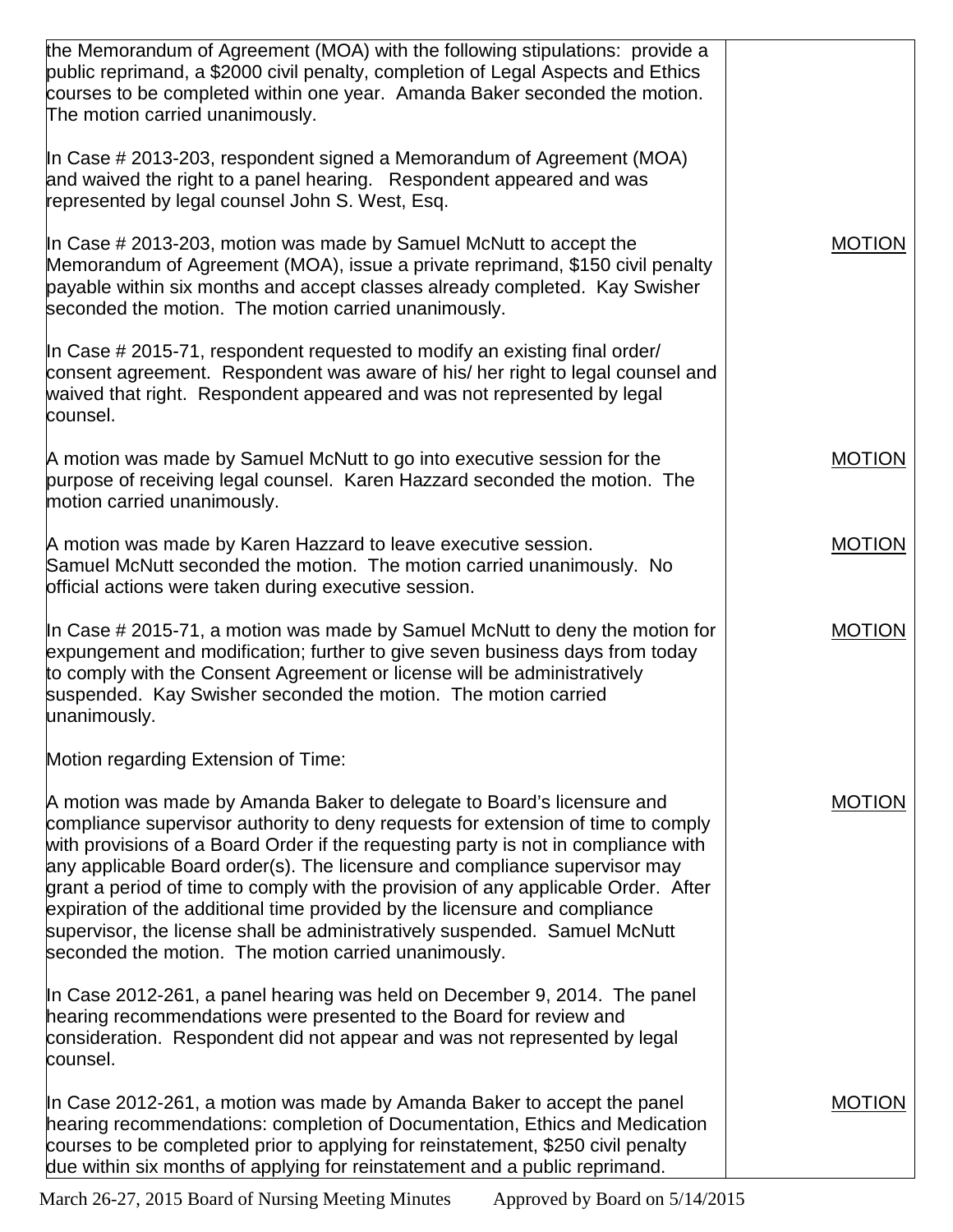| Samuel McNutt seconded the motion. The motion carried unanimously.                                                                                                                                                                                                                                                                                                                                                                                                                                                                                                 |               |
|--------------------------------------------------------------------------------------------------------------------------------------------------------------------------------------------------------------------------------------------------------------------------------------------------------------------------------------------------------------------------------------------------------------------------------------------------------------------------------------------------------------------------------------------------------------------|---------------|
| In Case 2011-420, a panel hearing was held on December 9, 2014. The panel<br>hearing recommendations were presented to the Board for review and<br>consideration. Respondent did not appear and was not represented by legal<br>counsel.                                                                                                                                                                                                                                                                                                                           |               |
| In Case 2011-420, a motion was made by Samuel McNutt to accept the panel<br>hearing recommendations: \$1500 civil penalty due in six months of reapplication<br>to the Board, public reprimand and revocation. Karen Hazzard seconded the<br>motion. The motion carried unanimously.                                                                                                                                                                                                                                                                               | <b>MOTION</b> |
| In Case 2011-299, a panel hearing was held on September 23, 2014. The panel<br>hearing recommendations were presented to the Board for review and<br>consideration. Respondent did not appear and was not represented by legal<br>counsel.                                                                                                                                                                                                                                                                                                                         |               |
| In Case 2011-299, a motion was made by Amanda Baker to accept the panel<br>hearing recommendations: provide a public reprimand, prior to applying for<br>reinstatement, respondent must complete the following: completion of Ethics<br>and Legal Aspects courses, payment of a \$1500 fine and appear before the<br>Board. Kay Swisher seconded the motion. The motion carried unanimously.                                                                                                                                                                       | <b>MOTION</b> |
| In Case 2010-402, a panel hearing was held on September 23, 2014. The panel<br>hearing recommendations were presented to the Board for review and<br>consideration. Respondent did not appear and was not represented by legal<br>counsel.                                                                                                                                                                                                                                                                                                                         |               |
| In Case 2010-402, a motion was made by Anne Crook to accept the panel<br>hearing recommendations: prior to submission of application for reinstatement,<br>completion of Ethics and Legal Aspects courses, payment of \$2000 fine, submit<br>to evaluation by RPP or comparable entity in another state. If RPP's evaluation<br>indicates monitoring and/ or treatment is necessary must demonstrate six month<br>compliance prior to applying for reinstatement and must appear before Board.<br>Kay Swisher seconded the motion. The motion carried unanimously. | <b>MOTION</b> |
| In Case 2013-20, a panel hearing was held on September 23, 2014. The panel<br>hearing recommendations were presented to the Board for review and<br>consideration. Respondent did not appear and was not represented by legal<br>counsel.                                                                                                                                                                                                                                                                                                                          |               |
| In Case 2013-20, a motion was made by Kay Swisher to accept the panel<br>hearing recommendations: Ethics and Legal Aspects courses to be completed<br>within six months of the final order and a private reprimand. Samuel McNutt<br>seconded the motion. The motion carried unanimously.                                                                                                                                                                                                                                                                          | <b>MOTION</b> |
| In Case 2010-87, a panel hearing was held on September 23, 2014. The panel<br>hearing recommendations were presented to the Board for review and<br>consideration. Respondent did not appear and was not represented by legal<br>counsel.                                                                                                                                                                                                                                                                                                                          |               |
| In Case 2010-87, a motion was made by Amanda Baker to accept the panel<br>hearing recommendations: Ethics and Legal Aspects courses to be completed                                                                                                                                                                                                                                                                                                                                                                                                                | <b>MOTION</b> |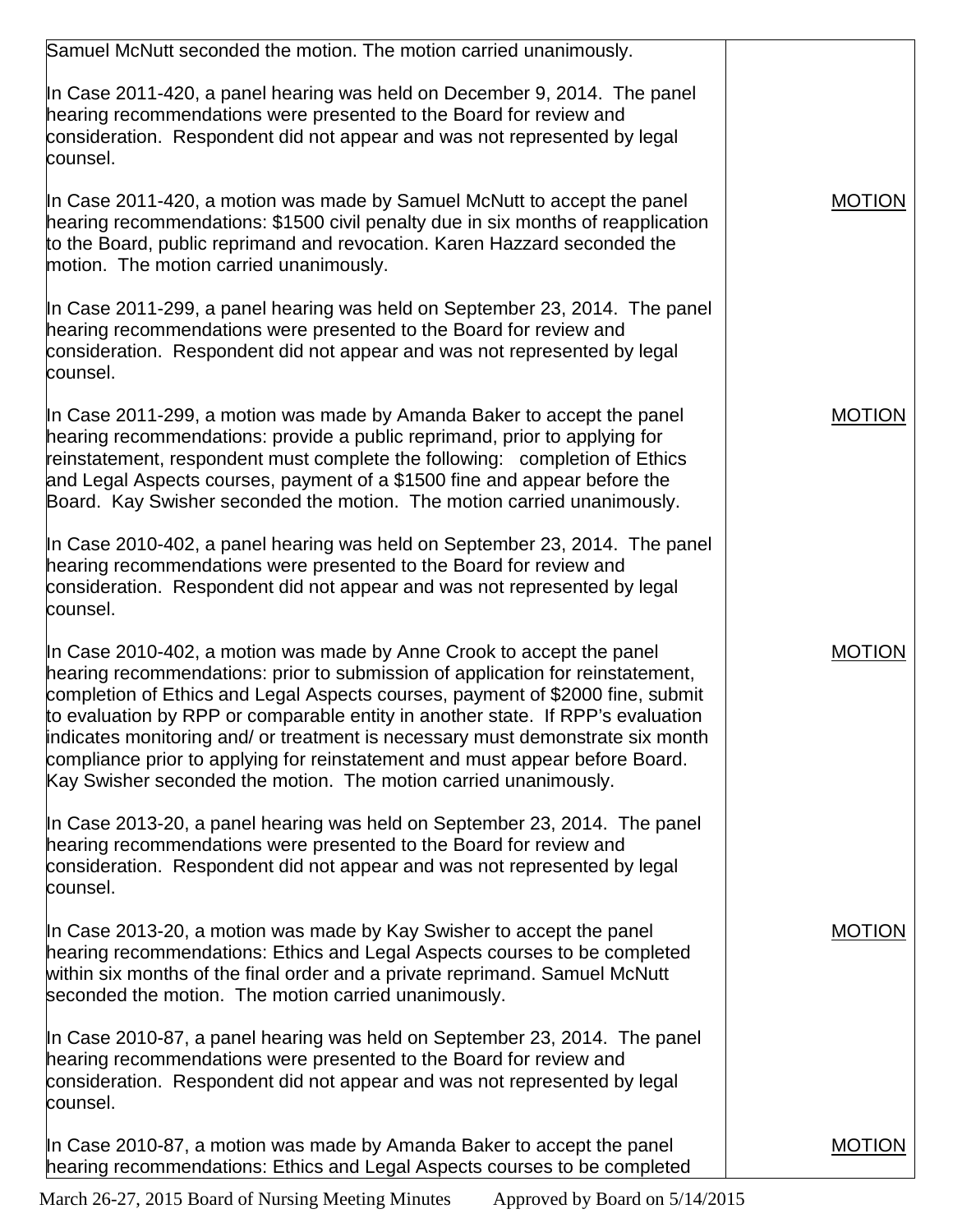| within six months, \$500 fine completed within six months of the final order and a<br>public reprimand. Kay Swisher seconded the motion. The motion carried<br>unanimously.                                                                                                                                                                                                                                                                                                 |                                                                            |
|-----------------------------------------------------------------------------------------------------------------------------------------------------------------------------------------------------------------------------------------------------------------------------------------------------------------------------------------------------------------------------------------------------------------------------------------------------------------------------|----------------------------------------------------------------------------|
| In Case 2011-131, a panel hearing was held on December 16, 2014. The panel<br>hearing recommendations were presented to the Board for review and<br>consideration. Respondent appeared and was not represented by legal counsel.                                                                                                                                                                                                                                            |                                                                            |
| A motion was made by Kay Swisher to go into executive session for the purpose<br>of receiving legal counsel. Karen Hazzard seconded the motion. The motion<br>carried unanimously.                                                                                                                                                                                                                                                                                          | <b>MOTION</b>                                                              |
| A motion was made by Kay Swisher to leave executive session. Karen Hazzard<br>seconded the motion. The motion carried unanimously. No official actions were<br>taken during executive session.                                                                                                                                                                                                                                                                              | <b>MOTION</b>                                                              |
| In Case 2011-131, a motion was made by Karen Hazzard to accept the following<br>panel hearing recommendations with the exception of the civil penalty: probation<br>for two years, Documentation, Medication, Ethics and Legal Aspects courses, a<br>public reprimand, immediately notify any and all employers in writing of the<br>sanctions recommended by the panel if adopted by the full Board. Samuel<br>McNutt seconded the motion. The motion carried unanimously. | <b>MOTION</b>                                                              |
| The Board discussed disciplinary and application appearance scheduling with<br>the Office of Disciplinary Counsel (ODC) and Board staff.<br>Hearing Panel Members Who Are Not Serving:                                                                                                                                                                                                                                                                                      | ADMINISTRATOR'S<br><b>REPORT-</b><br><b>SCHEDULE OF</b><br><b>HEARINGS</b> |
| Discussion included but was not limited to ensuring smoother scheduling<br>processes with panel hearings to avoid last minute cancellations for the<br>members/ respondents, criteria for panel members, number of panel members<br>currently serving and panel hearing member's availability to serve.                                                                                                                                                                     |                                                                            |
| A motion was made by Anne Crook that if a panel member has not served in the<br>past six months they receive a letter regarding that we see you have not been<br>available in the last six months for panels and we shall remove your name from<br>the panel list. Samuel McNutt seconded the motion. The motion carried<br>unanimously.                                                                                                                                    | MUTION                                                                     |
| Twenty-Four Hour Policy before Panel Hearings for MOA:                                                                                                                                                                                                                                                                                                                                                                                                                      |                                                                            |
| Discussion included but was not limited to giving respondents 24 hours from the<br>date of the hearing to enter into an agreement. This will allow panel members to<br>be notified in a timely manner to prevent scheduling conflicts.                                                                                                                                                                                                                                      |                                                                            |
| A motion was made by Samuel McNutt if someone is scheduled for a panel<br>hearing they have up until 24 hours prior to the exact date and time of hearing to<br>enter into an agreement. Karen Hazzard seconded the motion. The motion<br>carried unanimously.                                                                                                                                                                                                              | <b>MOTION</b>                                                              |
| ODC and Administrator to Collaborate on Agenda:                                                                                                                                                                                                                                                                                                                                                                                                                             |                                                                            |
| Discussion included but was not limited to the management/ order of the hearing                                                                                                                                                                                                                                                                                                                                                                                             |                                                                            |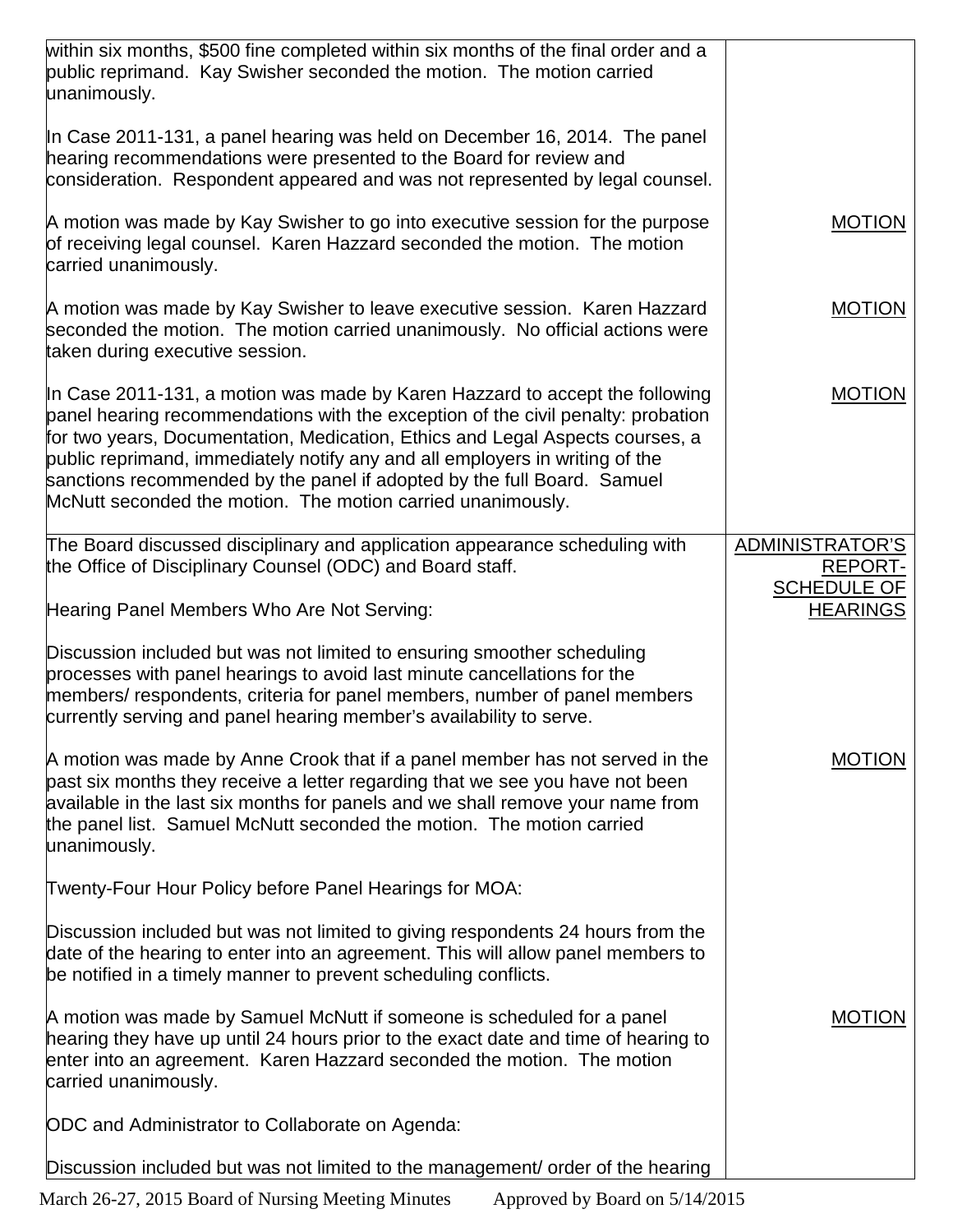| docket, ODC will use their judgment to assess/ arrange/ group hearings and to<br>communicate this schedule to the administrator for the agenda/ to meet the<br>Board business.<br>A motion was made by Samuel McNutt to allow ODC and the administrator to<br>collaborate for the most advantageous schedule to meet the business of the<br>Board. Amanda Baker seconded the motion. The motion carried unanimously. | <b>MOTION</b>                                                                                                                                                           |
|----------------------------------------------------------------------------------------------------------------------------------------------------------------------------------------------------------------------------------------------------------------------------------------------------------------------------------------------------------------------------------------------------------------------|-------------------------------------------------------------------------------------------------------------------------------------------------------------------------|
| Allow Panel Hearing Members to Hear and Adjudicate MOAs:                                                                                                                                                                                                                                                                                                                                                             |                                                                                                                                                                         |
| Discussion included but was not limited to allowing panel hearing members to<br>hear/ adjudicate MOAs subsequently forwarding the formalized hearing panel<br>recommendations to the Board.                                                                                                                                                                                                                          |                                                                                                                                                                         |
| A motion was made by Samuel McNutt that the panel members be allowed to<br>hear and adjudicate Memorandums of Agreement that would be finally presented<br>to the Board as allowed by law. Karen Hazzard seconded the motion. The<br>motion carried unanimously.                                                                                                                                                     | <b>MOTION</b>                                                                                                                                                           |
| The National Council of State Boards of Nursing (NCSBN) provided the<br>proposed 2016 NCLEX-RN Test Plan for Board member feedback with a request<br>for executive session discussion for purposes of exam security.                                                                                                                                                                                                 | <b>ADMINISTRATOR'S</b><br><b>REPORT – MEMBER</b><br><b>BOARD FEEDBACK</b><br>PROPOSED 2016<br><b>NCLEX-RN TEST</b><br><b>PLAN -- EXECUTIVE</b><br><b>SESSION</b>        |
| A motion was made by Karen Hazzard to go into executive session for purposes<br>of exam security and legal counsel. Samuel McNutt seconded the motion. The<br>motion carried unanimously. The Board asked that Nancy Murphy be present for<br>discussion during executive session.                                                                                                                                   | <b>MOTION</b>                                                                                                                                                           |
| A motion was made by Samuel McNutt to leave executive session. Karen<br>Hazzard seconded the motion. The motion was carried unanimously. No official<br>actions were taken during executive session.                                                                                                                                                                                                                 | <b>MOTION</b>                                                                                                                                                           |
| A motion was made by Samuel McNutt to accept the proposed 2016 NCLEX-RN<br>Test Plan as proposed. Kay Swisher seconded the motion. The motion carried<br>unanimously.                                                                                                                                                                                                                                                | <b>MOTION</b>                                                                                                                                                           |
| The Board will receive a ballot from the National Council of State Boards of<br>Nursing (NCSBN) Standards Development Committee -- Criminal Background                                                                                                                                                                                                                                                               | <b>ADMINISTRATOR'S</b><br>REPORT-                                                                                                                                       |
| Check (CBC) Consensus Body to vote either approving or disapproving the                                                                                                                                                                                                                                                                                                                                              | <b>NATIONAL</b>                                                                                                                                                         |
| proposed standard: Criminal Background Checks for Licensure as a Nurse.                                                                                                                                                                                                                                                                                                                                              | <b>COUNCIL OF STATE</b><br><b>BOARDS OF</b>                                                                                                                             |
| Discussion included but was not limited to the standard for initial licensure and<br>that the proposed standard does include a CBC at renewal.                                                                                                                                                                                                                                                                       | <b>NURSING (NCSBN)</b><br><b>STANDARDS</b><br><b>DEVELOPMENT</b><br><b>COMMITTEE --</b><br><b>CRIMINAL</b><br><b>BACKGROUND</b><br>CHECK (CBC)<br><b>CONSENSUS BODY</b> |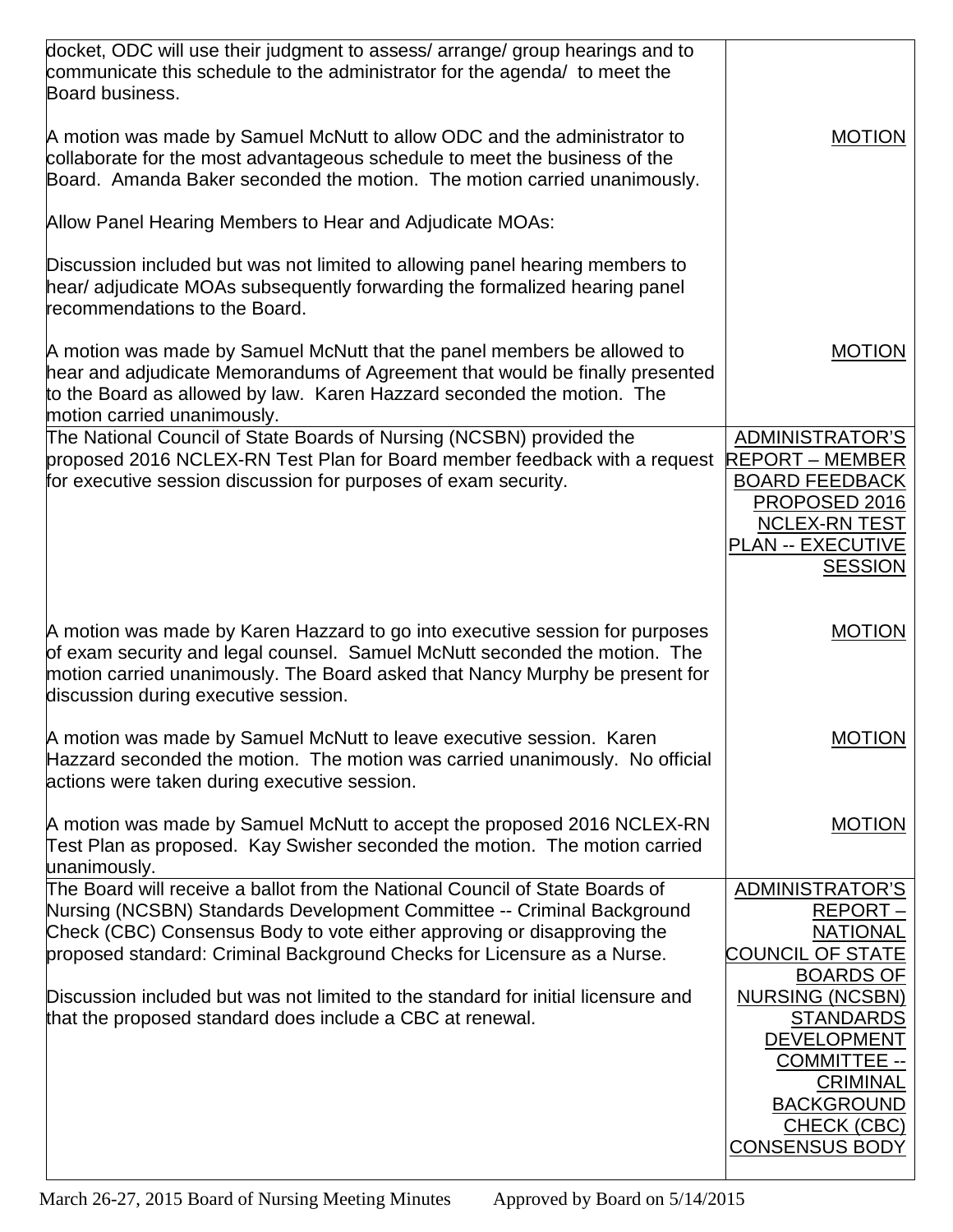|                                                                                                                                                                                                                                                                                                                                                                                                                                      | <b>MOTION</b>                                                                                        |
|--------------------------------------------------------------------------------------------------------------------------------------------------------------------------------------------------------------------------------------------------------------------------------------------------------------------------------------------------------------------------------------------------------------------------------------|------------------------------------------------------------------------------------------------------|
| A motion was made by Samuel McNutt to accept the NCSBN Standard<br>Development CBC and validate that we are doing criminal background checks on<br>initial licensure but the Board would not support for renewal. Karen Hazard                                                                                                                                                                                                       |                                                                                                      |
| seconded the motion. The motion carried unanimously.<br>A motion was made by Karen Hazzard to adjourn the meeting on March 26, 2015<br>at 4:17 p.m. Kay Swisher seconded the motion. The motion carried<br>unanimously.                                                                                                                                                                                                              | <b>MOTION TO</b><br><b>ADJOURN</b>                                                                   |
| Friday, March 27, 2015                                                                                                                                                                                                                                                                                                                                                                                                               | <b>BOARD OF</b>                                                                                      |
| Holly Beeson relayed that the Senate Medical Affairs Committee requests that<br>the agency withdraw and resubmit Regulation 4510 related to Nursing fees<br>regulation, as presented.                                                                                                                                                                                                                                                | <b>NURSING FEE</b><br><b>SCHEDULE --HOLLY</b><br><b>BEESON</b>                                       |
| A motion was made by Samuel McNutt to accept the changes as presented by<br>Ms. Beeson. Anne Crook seconded the motion. The motion carried<br>unanimously.                                                                                                                                                                                                                                                                           | <b>MOTION</b>                                                                                        |
| The Board reviewed Memoranda of Agreement (MOA) stipulating to violations of<br>the Nurse Practice Act to determine disciplinary action. The Board also reviewed<br>"yes" response application matters. The board also reviewed application matters<br>regarding criminal history and failure to disclose this history on the application.                                                                                           | <b>HEARINGS/</b><br><b>DISCIPLINE/</b><br><b>APPLICATION</b><br><b>APPEARANCES</b><br>(CONFIDENTIAL) |
| In Case # 2011-59, respondent signed a Memorandum of Agreement (MOA) and<br>waived the right to a panel hearing. Respondent appeared and was represented<br>by legal counsel Mary McCormac, Esq.                                                                                                                                                                                                                                     |                                                                                                      |
| Carol Moody recused herself from the proceedings. A quorum was still present.                                                                                                                                                                                                                                                                                                                                                        |                                                                                                      |
| A motion was made by Kay Swisher to go into executive session for the purpose<br>of receiving legal counsel. Karen Hazzard seconded the motion. The motion<br>carried unanimously.                                                                                                                                                                                                                                                   | <b>MOTION</b>                                                                                        |
| A motion was made by Kay Swisher to leave executive session. Anne Crook<br>seconded the motion. The motion carried unanimously. No official actions were<br>taken during executive session.                                                                                                                                                                                                                                          | <b>MOTION</b>                                                                                        |
| In Case $\#$ 2011-59, a motion was made by Karen Hazzard to accept the<br>Memorandum of Agreement (MOA), issue a public reprimand with one year<br>probation, and if there are any violations of any criminal federal or state law must<br>appear before the Board, with the exception of a minor traffic offense. Kay<br>Swisher seconded the motion. The motion carried with Anne Crook opposed<br>and the recusal of Carol Moody. | <b>MOTION</b>                                                                                        |
| In Case $\#$ 2014-103, respondent signed a Memorandum of Agreement (MOA)<br>and waived the right to a panel hearing. Respondent appeared and was<br>represented by legal counsel John Ferguson, Esq.                                                                                                                                                                                                                                 |                                                                                                      |
| Kay Swisher recused herself from the proceedings. A quorum was still present.                                                                                                                                                                                                                                                                                                                                                        |                                                                                                      |
| A motion was made by Samuel McNutt to go into executive session for the<br>purpose of receiving legal counsel. Karen Hazzard seconded the motion. The                                                                                                                                                                                                                                                                                | <b>MOTION</b>                                                                                        |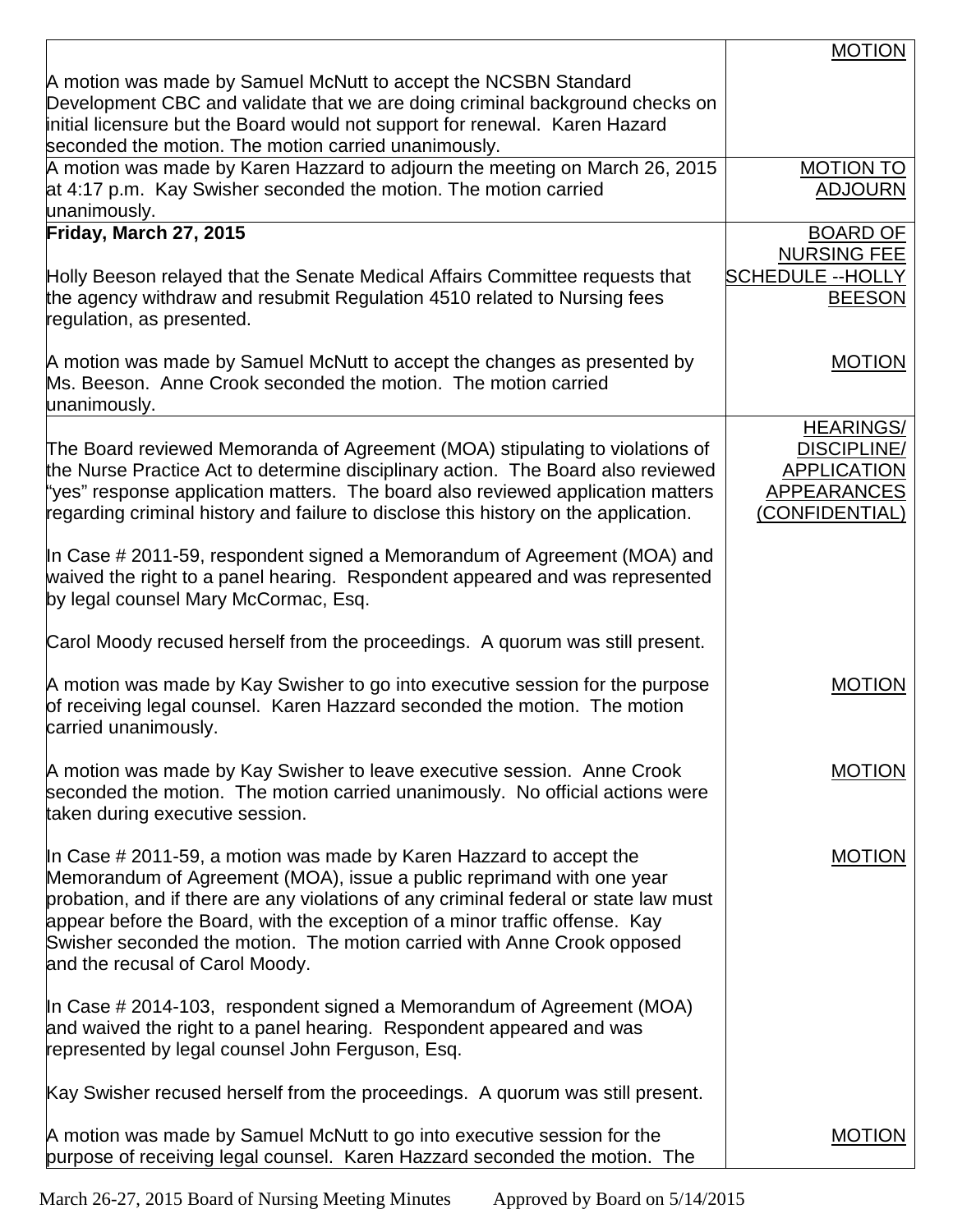| motion carried unanimously.                                                                                                                                                                                                                                                                                                                                                                                                                                                                                                                                                                                                    |                                                                                                                                          |
|--------------------------------------------------------------------------------------------------------------------------------------------------------------------------------------------------------------------------------------------------------------------------------------------------------------------------------------------------------------------------------------------------------------------------------------------------------------------------------------------------------------------------------------------------------------------------------------------------------------------------------|------------------------------------------------------------------------------------------------------------------------------------------|
| A motion was made by Samuel McNutt to leave executive session. Karen<br>Hazzard seconded the motion. The motion carried unanimously. No official<br>actions were taken during executive session.                                                                                                                                                                                                                                                                                                                                                                                                                               | <b>MOTION</b>                                                                                                                            |
| In Case $\#$ 2014-103, a motion was made by Amanda Baker to accept the<br>Memorandum of Agreement (MOA) with the following sanctions: a public<br>reprimand, one year suspension with stay, one year probation, one year narcotic<br>restriction to be retroactive to begin July of 2014, a \$500 civil penalty payable<br>within six months, continued RPP compliance with expanded drug testing to<br>include Propofol done at least quarterly, Legal Aspects and Ethics courses to be<br>completed within six months. Samuel McNutt seconded the motion. The motion<br>carried unanimously with the recusal of Kay Swisher. | <b>MOTION</b>                                                                                                                            |
| An applicant for licensure as a licensed practical nurse by reinstatement did not<br>appear before the Board. Donnell Jennings, Advice Counsel, noted that the<br>respondent's name was called and respondent did not respond or appear.                                                                                                                                                                                                                                                                                                                                                                                       |                                                                                                                                          |
| An applicant for licensure as a licensed registered nurse by exam appeared<br>before the Board. Respondent was aware of his/her right to legal counsel and<br>waived that right. Respondent appeared but was not represented by legal<br>counsel.                                                                                                                                                                                                                                                                                                                                                                              |                                                                                                                                          |
| A motion was made by Samuel McNutt to go into executive session for the<br>purpose of receiving legal counsel. Karen Hazzard seconded the motion. The<br>motion carried unanimously.                                                                                                                                                                                                                                                                                                                                                                                                                                           | <b>MOTION</b>                                                                                                                            |
| A motion was made by Samuel McNutt to leave executive session. Karen<br>Hazzard seconded the motion. The motion carried unanimously. No official<br>actions were taken during executive session.                                                                                                                                                                                                                                                                                                                                                                                                                               | <b>MOTION</b>                                                                                                                            |
| A motion was made by Amanda Baker to grant a license and to also issue a non-<br>disciplinary Letter of Caution for not disclosing information on the application.<br>Samuel McNutt seconded the motion. The motion carried unanimously.                                                                                                                                                                                                                                                                                                                                                                                       | <b>MOTION</b>                                                                                                                            |
| An applicant for licensure as a licensed practical nurse by exam did not appear<br>before the Board. Respondent did not appear and was not represented by legal<br>counsel.                                                                                                                                                                                                                                                                                                                                                                                                                                                    |                                                                                                                                          |
| A motion was made by Anne Crook to carry over the application and require<br>applicant to appear in the May meeting. If applicant does not appear for a<br>substantial reason, then the application would be denied. Samuel McNutt<br>seconded the motion. The motion carried unanimously.                                                                                                                                                                                                                                                                                                                                     | <b>MOTION</b>                                                                                                                            |
| Darra Coleman, Chief Advice Counsel, LLR was present to discuss the Board of<br>Nursing Legislative Committee Report in executive session.                                                                                                                                                                                                                                                                                                                                                                                                                                                                                     | <b>PRESIDENT'S</b><br><b>REPORT - BOARD</b><br>OF NURSING<br><b>LEGISLATIVE</b><br><b>COMMITTEE</b><br><b>REPORT</b><br><b>EXECUTIVE</b> |